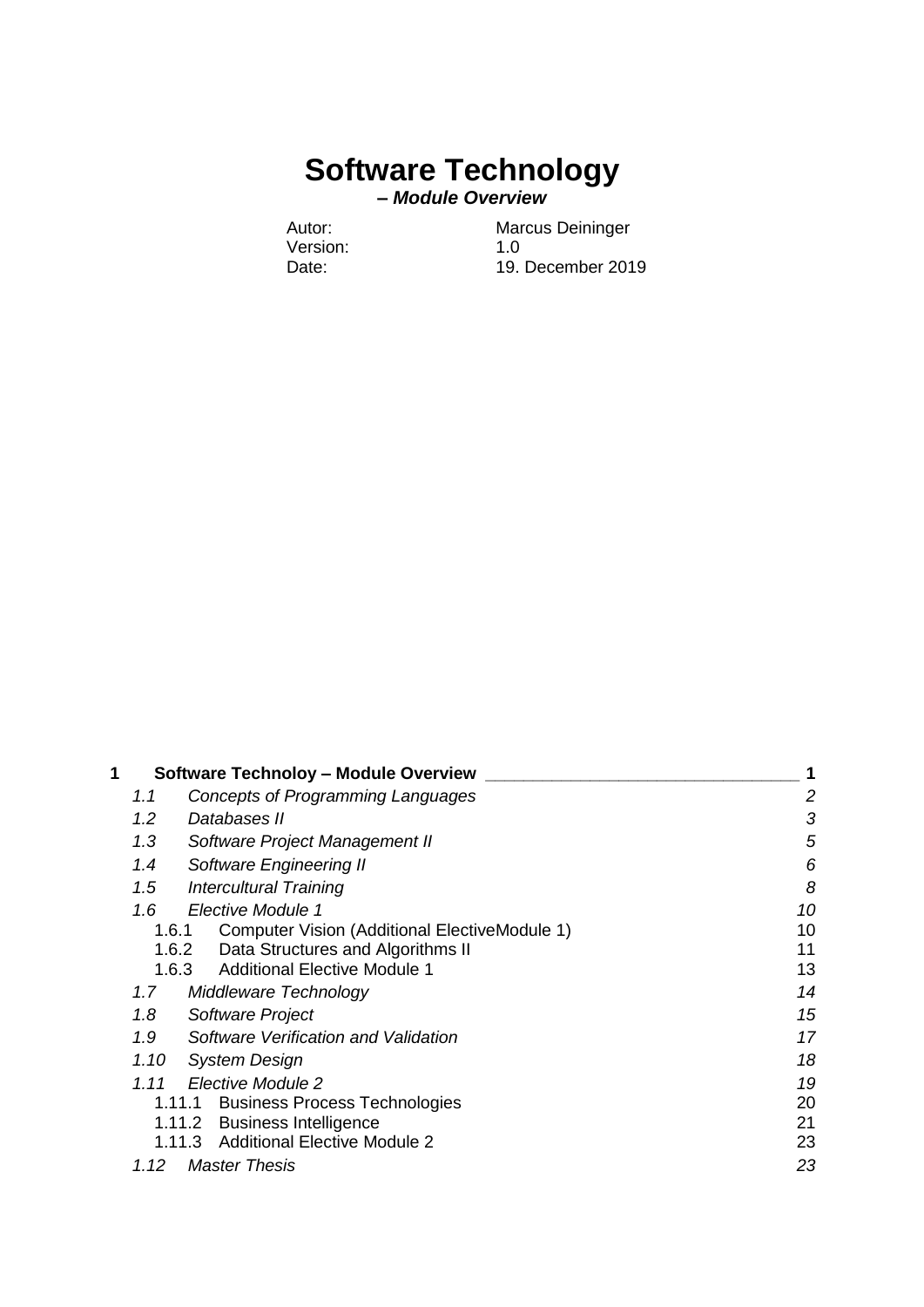# <span id="page-1-0"></span>**1 Software Technoloy – Module Overview**

#### **1. Year – 1. Semester (March – August)**

| <b>Compulsary Modules</b> |                                                     |             |             |
|---------------------------|-----------------------------------------------------|-------------|-------------|
| <b>Short</b>              | <b>Module</b>                                       | <b>ECTS</b> | <b>Type</b> |
| <b>CPL</b>                | Concepts of Programming Languages                   | 5           | Lecture     |
| <b>DAB</b>                | <b>Advanced Topics in Databases</b>                 | 6           | Lecture     |
| <b>SPM</b>                | Advanced Topics in Software Project Manage-<br>ment | 6           | Lecture     |
| <b>SWE</b>                | Advanced Topics in Software Engineering             | 6           | Lecture     |
| <b>ICT</b>                | Intercultural Training (Part 1)                     |             | Project     |
| EL <sub>1</sub>           | Elective Module I                                   | 6           | Lecture     |

Current Elective Modules are "Advanced Topics in Algorithms and Data Structures" and "Computer Vision"

#### **1. Year – 2. Semester (October – February)**

| <b>Compulsary Modules</b> |                                      |             |             |
|---------------------------|--------------------------------------|-------------|-------------|
| <b>Short</b>              | <b>Module</b>                        | <b>ECTS</b> | <b>Type</b> |
| <b>MWT</b>                | Middleware Technology                | 6           | Lecture     |
| <b>SOP</b>                | Software Project                     | 8           | Project     |
| <b>SVV</b>                | Software Verification and Validation | 3           | Lecture     |
| <b>SYD</b>                | <b>System Design</b>                 | 6           | Lecture     |
| <b>ICT</b>                | Intercultural Training (Part 2)      |             | Project     |
| EL <sub>1</sub>           | <b>Elective Module I</b>             | 6           | Lecture     |

Current Elective Modules are "Business Intelligence" and "Business Process Technologies"

#### **2. Year – 1. Semester**

| <b>Compulsary Modules</b> |                      |             |             |
|---------------------------|----------------------|-------------|-------------|
| <b>Short</b>              | <b>Module</b>        | <b>ECTS</b> | <b>Type</b> |
| MT                        | <b>Master Thesis</b> | 30          | Thesis      |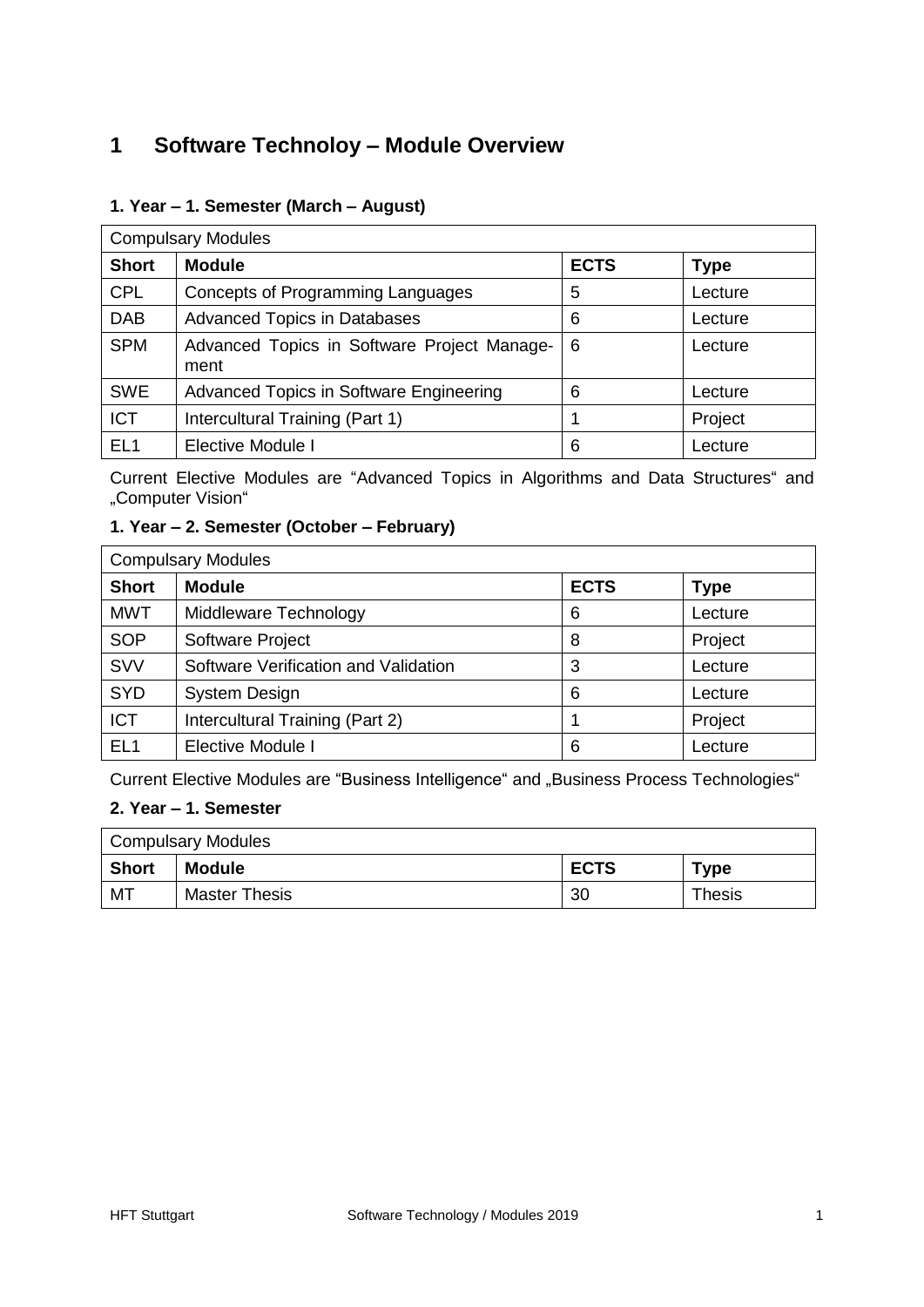# <span id="page-2-0"></span>**1.1 Concepts of Programming Languages**

| Course                                           | <b>Master Software Technology</b>                                                                                                                                                                                                                                                                                                                                                                                                                                                                           |
|--------------------------------------------------|-------------------------------------------------------------------------------------------------------------------------------------------------------------------------------------------------------------------------------------------------------------------------------------------------------------------------------------------------------------------------------------------------------------------------------------------------------------------------------------------------------------|
| Name of Module                                   | <b>Concepts of Programming Languages</b>                                                                                                                                                                                                                                                                                                                                                                                                                                                                    |
| Abbreviation                                     | <b>CPL</b>                                                                                                                                                                                                                                                                                                                                                                                                                                                                                                  |
| Semester                                         | 1                                                                                                                                                                                                                                                                                                                                                                                                                                                                                                           |
| Responsible                                      | Prof. Dr. Heusch                                                                                                                                                                                                                                                                                                                                                                                                                                                                                            |
| Lecturers                                        | Prof. Dr. Heusch, Prof. Dr. Padó                                                                                                                                                                                                                                                                                                                                                                                                                                                                            |
| <b>Method of Teaching</b>                        | Lectures with Exercises, Reading Assignments, Assignments                                                                                                                                                                                                                                                                                                                                                                                                                                                   |
| <b>European Credit</b><br><b>Transfer Points</b> | 5 ECTS Points                                                                                                                                                                                                                                                                                                                                                                                                                                                                                               |
| Weekly Contact Hours 4h                          |                                                                                                                                                                                                                                                                                                                                                                                                                                                                                                             |
| <b>Student Work Load</b>                         | 150h Total:<br>Lectures (68h)<br>٠<br>Self Studies (82h)<br>$\bullet$                                                                                                                                                                                                                                                                                                                                                                                                                                       |
| <b>Necessary Previous</b><br>Knowledge           | Comprehensive knowledge of Java                                                                                                                                                                                                                                                                                                                                                                                                                                                                             |
| Final Knowledge and<br><b>Skills</b>             | Knowledge and understanding<br>On completion the student knows the different language paradigms<br>and concepts, especially in<br><b>Procedural Programming</b><br>٠<br><b>Functional Programming</b><br>٠<br><b>Object Oriented Programming</b><br>$\bullet$<br>Logic Programming<br>$\bullet$<br>Disciplinary / professional skills<br>On completion the student is able to select a fitting paradigm and<br>programming language for a given problem and to rate the implica-<br>tions of this decision. |
| Index                                            | The early days: FORTRAN, COBOL, PL/1, Assembler<br>$\bullet$<br>Recursion, Functions and Lambda Calculus: Lisp, Scheme, Forth<br>٠<br>The Algol-Languages: Algol, Pascal, PL/SQL, C<br>$\bullet$<br>Object-oriented Programming:, C++, Java, Scala<br>$\bullet$<br>Weakly typed languages: Perl, Python, JavaScript, Ruby<br>$\bullet$<br>Programming in Logic: PROLOG<br>$\bullet$<br>Special Purpose Programming Languages: TeX, M4                                                                       |
| Method and Extent of<br>Examination              | Written examination, 120 minutes                                                                                                                                                                                                                                                                                                                                                                                                                                                                            |
| Pre-Exam Require-                                | Assignments                                                                                                                                                                                                                                                                                                                                                                                                                                                                                                 |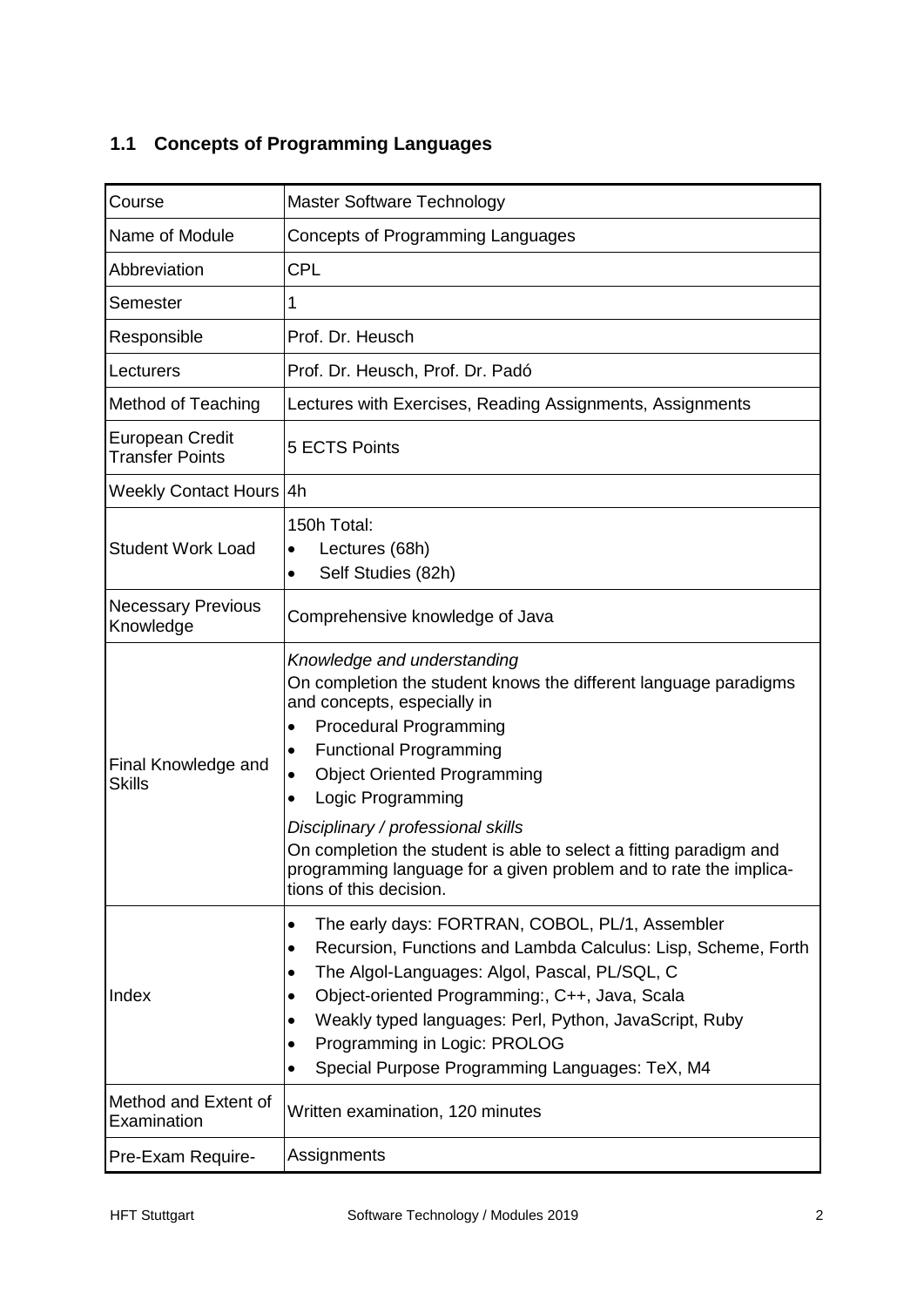| ments                                    |           |                                                                                                                      |
|------------------------------------------|-----------|----------------------------------------------------------------------------------------------------------------------|
|                                          |           | Abelson, H., J. Sussmann: Structure and Interpretations of Pro-<br>gramming Languages. MIT-Press/ McGraw-Hill, 1996. |
|                                          | $\bullet$ | Clocksin, W., C. Mellish: Programming in Prolog, Springer, 2003.                                                     |
| Recommended Litera-  •<br>ture (Excerpt) |           | Mitchell, J.: Concepts in Programming Languages. Cambridge<br>University Press, 2001.                                |
|                                          |           | Sebesta, R.: Concepts of Programming Languages. Addison-<br><b>Wesley 2003.</b>                                      |
|                                          |           | Various international research papers (distributed in class)                                                         |

#### <span id="page-3-0"></span>**1.2 Databases II**

| Course                                    | Master Software Technology                                                                                                                                                                                                                                                                                                                                                                                                                                                                                                                                 |
|-------------------------------------------|------------------------------------------------------------------------------------------------------------------------------------------------------------------------------------------------------------------------------------------------------------------------------------------------------------------------------------------------------------------------------------------------------------------------------------------------------------------------------------------------------------------------------------------------------------|
| Name of Module                            | Databases II (Advanced Topics in Databases)                                                                                                                                                                                                                                                                                                                                                                                                                                                                                                                |
| Abbreviation                              | <b>DAB</b>                                                                                                                                                                                                                                                                                                                                                                                                                                                                                                                                                 |
| Semester                                  | 1                                                                                                                                                                                                                                                                                                                                                                                                                                                                                                                                                          |
| Responsible                               | Prof. Koch                                                                                                                                                                                                                                                                                                                                                                                                                                                                                                                                                 |
| Lecturers                                 | Prof. Koch, Prof. Dr. Kramer                                                                                                                                                                                                                                                                                                                                                                                                                                                                                                                               |
| <b>Method of Teaching</b>                 | Lecture with theoretical and practical exercises; independent group<br>project with presentation                                                                                                                                                                                                                                                                                                                                                                                                                                                           |
| European Credit<br><b>Transfer Points</b> | <b>6 ECTS Points</b>                                                                                                                                                                                                                                                                                                                                                                                                                                                                                                                                       |
|                                           | Weekly Contact Hours 4h (3h Lectures + 1h Exercises/Presentations)                                                                                                                                                                                                                                                                                                                                                                                                                                                                                         |
| <b>Student Work Load</b>                  | 180h Total:<br>Lectures (68h)<br>$\bullet$<br>Self Studies (112h)<br>$\bullet$                                                                                                                                                                                                                                                                                                                                                                                                                                                                             |
| <b>Necessary Previous</b><br>Knowledge    | Data structures/algorithms; Bachelor level understanding of file sys-<br>tems, computer architecture, and databases; Entity Relationship<br>Modeling; basic knowledge of the relational model and SQL                                                                                                                                                                                                                                                                                                                                                      |
| Final Knowledge and<br><b>Skills</b>      | Knowledge and understanding<br>On completion the student has a deeper understanding of DBMS<br>functionality and in particular of modern system approaches. He or<br>she has practical experience with at least one relational database<br>system and insight into current database research issues.<br>Disciplinary / professional skills<br>On completion the student is able to evaluate strengths and weak-<br>nesses of database and transaction processing systems and to make<br>informed decisions about different situations of database usage in |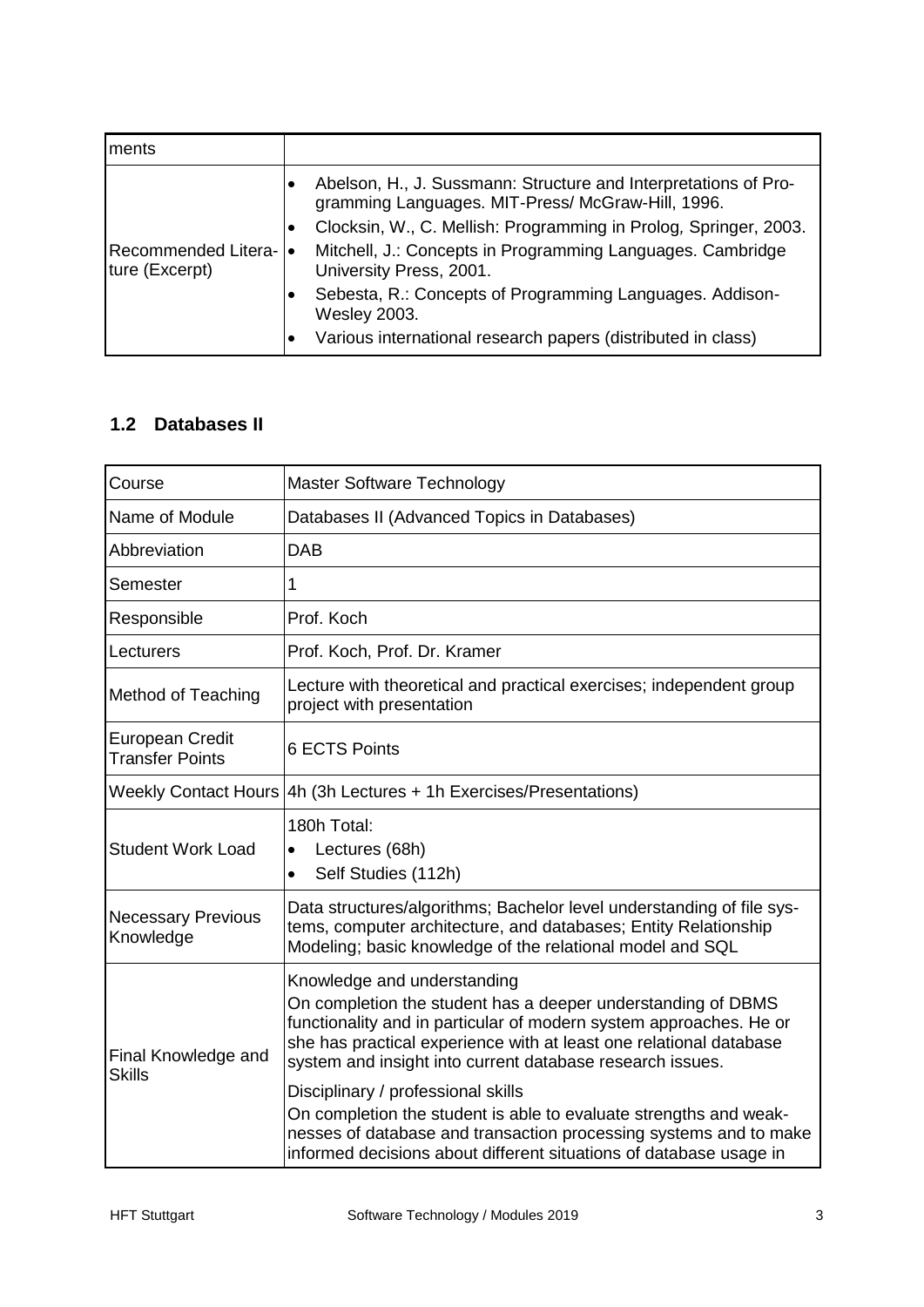|                                     | practical projects within enterprise contexts.                                                                                                                                                                                                     |
|-------------------------------------|----------------------------------------------------------------------------------------------------------------------------------------------------------------------------------------------------------------------------------------------------|
|                                     | Review of principles of relational databases, advanced features of<br>$\bullet$<br>SQL, the MySQL DBMS                                                                                                                                             |
|                                     | Database programming (ODBC, SQL/CLI, JDBC, Embedded<br>$\bullet$<br>SQL, Dynamic SQL, SQLJ)                                                                                                                                                        |
|                                     | Transaction management: review of basic properties, distributed<br>$\bullet$<br>and nested transactions, sagas, 2 phase and 3 phase commit pro-<br>tocol, long transactions, architecture and functionality of transac-<br>tion processing systems |
| Index                               | Recovery: logging, checkpointing, savepointing, recovery after<br>$\bullet$<br>software and hardware failures, backup methods                                                                                                                      |
|                                     | Concurrency control: 2 phase locking, isolation levels, timestamp<br>٠<br>and optimistic protocols                                                                                                                                                 |
|                                     | Distributed databases: data fragmentation, replication, and alloca-<br>$\bullet$<br>tion techniques; distributed recovery and concurrency control                                                                                                  |
|                                     | Mobile databases: architecture, data replication, transaction pro-<br>٠<br>cessing, performance                                                                                                                                                    |
|                                     | Object-oriented and object-relational databases, comparison to<br>$\bullet$<br>relational systems                                                                                                                                                  |
| Method and Extent of<br>Examination | Written examination, 120 minutes                                                                                                                                                                                                                   |
| Pre-Exam Require-<br>ments          | Successful group project                                                                                                                                                                                                                           |
|                                     | Bernstein, P., E. Newcomer: Principles of Transaction Processing<br>$\bullet$<br>for the System Professional. Morgan Kaufmann, 1997.                                                                                                               |
|                                     | Cattell, R.G.G.: Object Data Management, Addison-Wesley, 1994.<br>$\bullet$                                                                                                                                                                        |
|                                     | Ceri, S., G. Pelagatti: Distributed Databases, Principles and Sys-<br>$\bullet$<br>tems. McGraw-Hill, 1984.                                                                                                                                        |
|                                     | Connolly, T.M., C.E. Begg, A.D. Strachan: Database Systems, A<br>$\bullet$<br>Practical Approach to Design, Implementation and Management.<br>Addison-Wesley, 2001.                                                                                |
| Recommended Litera-                 | Date, C.J.: An Introduction to Database Systems. Addison Wes-<br>ley, 1999.                                                                                                                                                                        |
| ture (Excerpt)                      | Elmasri, R., S. Navathe: Fundamentals of Database Systems.<br>$\bullet$<br>Addison Wesley 2004.                                                                                                                                                    |
|                                     | Gray, J., A. Reuter: Transaction Processing, Concepts and Tech-<br>٠<br>niques. Morgan Kaufmann, 1993.                                                                                                                                             |
|                                     | Ozsu, M.T., P. Valduriez: Principles of Distributed Database Sys-<br>٠<br>tems. Prentice Hall, 1999.                                                                                                                                               |
|                                     | Stonebraker, S., D. Moore, P. Brown: Object-Relational DBMSs.<br>$\bullet$<br>Morgan Kaufmann, 1998.                                                                                                                                               |
|                                     | Various international research papers (distributed in class)                                                                                                                                                                                       |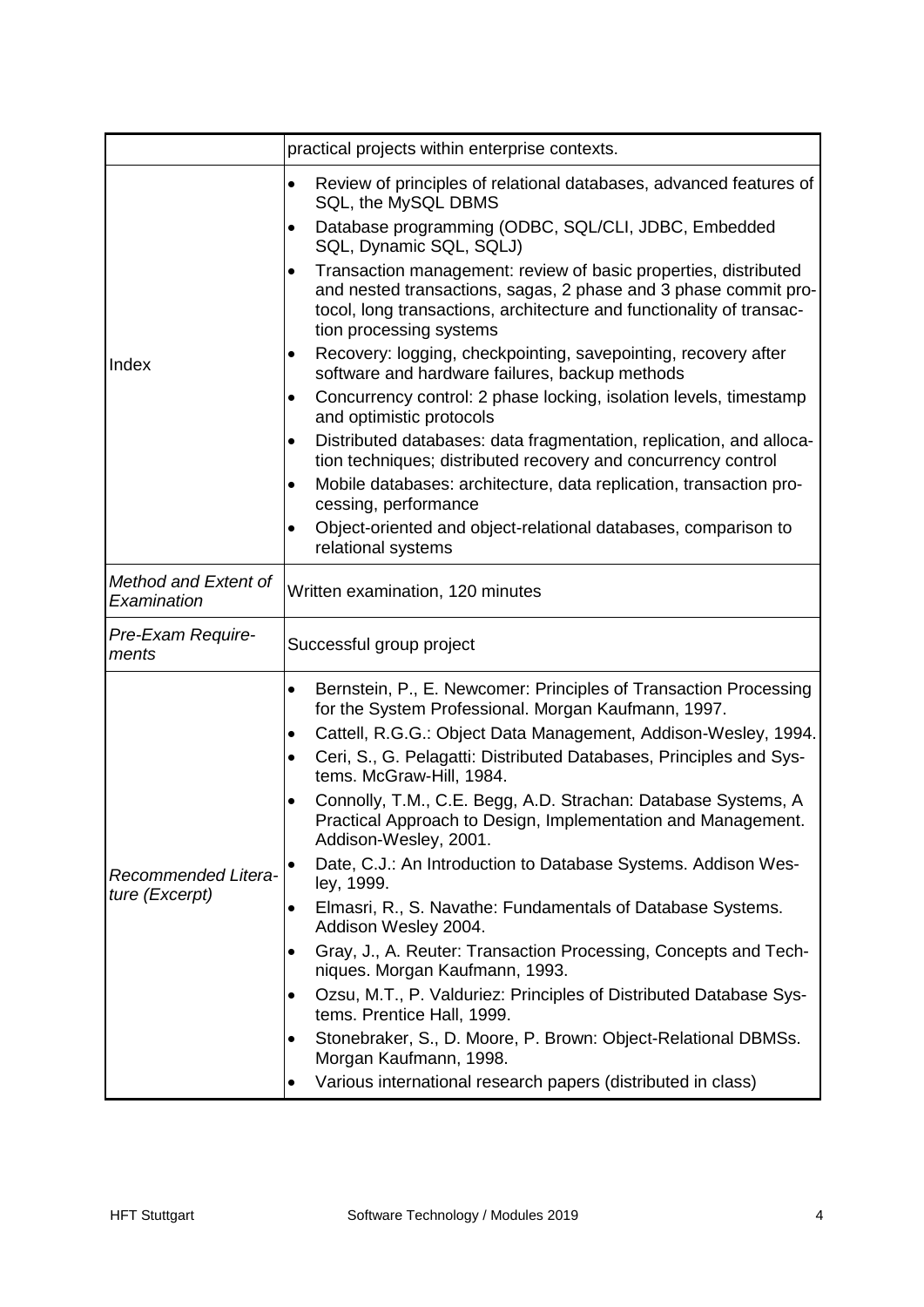# <span id="page-5-0"></span>**1.3 Software Project Management II**

| Course                                           | Master Software Technology                                                                                                                                                                                                                                                                                                                                                                                                                                                                                                   |
|--------------------------------------------------|------------------------------------------------------------------------------------------------------------------------------------------------------------------------------------------------------------------------------------------------------------------------------------------------------------------------------------------------------------------------------------------------------------------------------------------------------------------------------------------------------------------------------|
| Name of Module                                   | Software Project Management II (Advanced Topics in Software Pro-<br>ject Management)                                                                                                                                                                                                                                                                                                                                                                                                                                         |
| Abbreviation                                     | <b>SPM</b>                                                                                                                                                                                                                                                                                                                                                                                                                                                                                                                   |
| Semester                                         | 1                                                                                                                                                                                                                                                                                                                                                                                                                                                                                                                            |
| Responsible                                      | Prof. Dr. Kramer                                                                                                                                                                                                                                                                                                                                                                                                                                                                                                             |
| Lecturers                                        | Prof. Dr. Deininger, Prof. Dr. Höß, Prof. Dr. Kramer, Prof. Dr. Lücke-<br>meyer                                                                                                                                                                                                                                                                                                                                                                                                                                              |
| <b>Method of Teaching</b>                        | Lecture with exercises, students' presentations, applying project<br>management software                                                                                                                                                                                                                                                                                                                                                                                                                                     |
| <b>European Credit</b><br><b>Transfer Points</b> | <b>6 ECTS Points</b>                                                                                                                                                                                                                                                                                                                                                                                                                                                                                                         |
|                                                  | Weekly Contact Hours 4h (3h Lectures + 1h Exercises/Presentations)                                                                                                                                                                                                                                                                                                                                                                                                                                                           |
| <b>Student Work Load</b>                         | 180h Total:<br>Lectures (68h)<br>$\bullet$<br>Self Studies (112h)<br>$\bullet$                                                                                                                                                                                                                                                                                                                                                                                                                                               |
| <b>Necessary Previous</b><br>Knowledge           | Software Project Management (Bachelor Level)<br>$\bullet$<br>Experience in (small) software projects, either at the university or<br>$\bullet$<br>in industry                                                                                                                                                                                                                                                                                                                                                                |
|                                                  | Knowledge and understanding<br>On completion the student knows different methods for estimating<br>efforts and costs of software projects. He or she understands the un-<br>derlying principles of project management software. He or she is well<br>aware of agile approaches, quality assurance, risk management and<br>maturity models, their usage and their benefits.                                                                                                                                                   |
| Final Knowledge and<br><b>Skills</b>             | Disciplinary / professional skills<br>On completion the student is able to choose an adequate overall ap-<br>proach for projects of different kinds and sizes and to plan and to con-<br>trol projects using project plans if required. He or she is able to select<br>and to use appropriate cost estimation methods and project man-<br>agement software in practical projects. He or she is able to apply<br>methods for quality control and for risk management and to use ma-<br>turity models for improving processes. |
| Index                                            | Brief recap of software project management basics (e.g. work<br>$\bullet$<br>break down structure, project organization)<br>Methods for planning and controlling projects<br>$\bullet$<br>Estimation methods: efforts, costs<br>$\bullet$<br>Network planning techniques                                                                                                                                                                                                                                                     |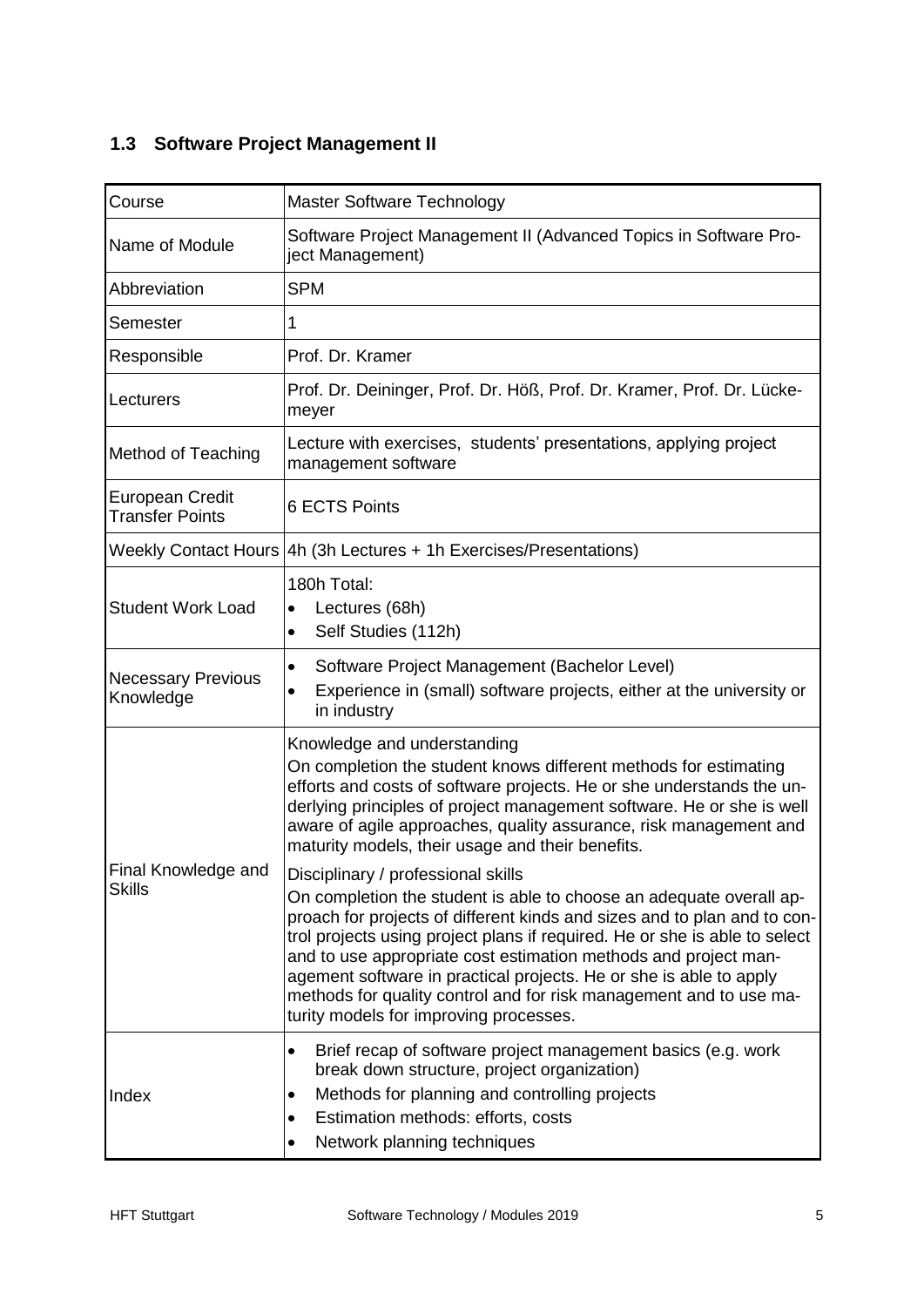|                                       | Project management software<br><b>Quality assurance</b><br>Risk management<br>Maturity models                                                                                                                                                                                                                                                                                                                                                                                                                                                                                         |
|---------------------------------------|---------------------------------------------------------------------------------------------------------------------------------------------------------------------------------------------------------------------------------------------------------------------------------------------------------------------------------------------------------------------------------------------------------------------------------------------------------------------------------------------------------------------------------------------------------------------------------------|
| Method and Extent of<br>Examination   | Oral Examination, 20 minutes                                                                                                                                                                                                                                                                                                                                                                                                                                                                                                                                                          |
| Pre-Exam Require-<br>ments            | Individual presentation in class, team submissions to selected exer-<br>cises                                                                                                                                                                                                                                                                                                                                                                                                                                                                                                         |
| Recommended Litera-<br>ture (Excerpt) | Futrell, R.T., D.F. Shafer, L.I. Shafer: Quality Software Project<br>$\bullet$<br>Management. Software Quality Institute Series. Prentice Hall,<br>2002.<br>P. Bourque and R.E. Fairley, eds.: Guide to the Software Engi-<br>$\bullet$<br>neering Body of Knowledge, Version 3.0 (SWEBOK); IEEE Com-<br>puter Society, 2014, www.swebok.org.<br>PMI Standards Committee: A Guide to the Project Management<br>٠<br>Body of Knowledge (PMBOK); Project Management Institute, 5 <sup>th</sup><br>edition, 2013.<br>subject specific additional literature, project management software |

# <span id="page-6-0"></span>**1.4 Software Engineering II**

| Course                                    | Master Software Technology                                                        |
|-------------------------------------------|-----------------------------------------------------------------------------------|
| Name of Module                            | Software Engineering II (Advanced Topics in Software Engineering)                 |
| Abbreviation                              | <b>SWE</b>                                                                        |
| Semester                                  |                                                                                   |
| Responsible                               | Prof Dr. Wanner                                                                   |
| Lecturers                                 | Prof. Dr. Deininger, Prof. Dr. Wanner                                             |
| Method of Teaching                        | Lecture with Exercises, Reading Assignments, Assignments                          |
| European Credit<br><b>Transfer Points</b> | 6 ECTS Points                                                                     |
|                                           | Weekly Contact Hours 4h (3h Lectures + 1h Exercises/Presentations)                |
| <b>Student Work Load</b>                  | 180h Total:<br>Lectures (68h)<br>٠<br>Self Studies (112h)                         |
| <b>Necessary Previous</b><br>Knowledge    | Programming experience<br>٠<br>Software Engineering (Bachelor Level)<br>$\bullet$ |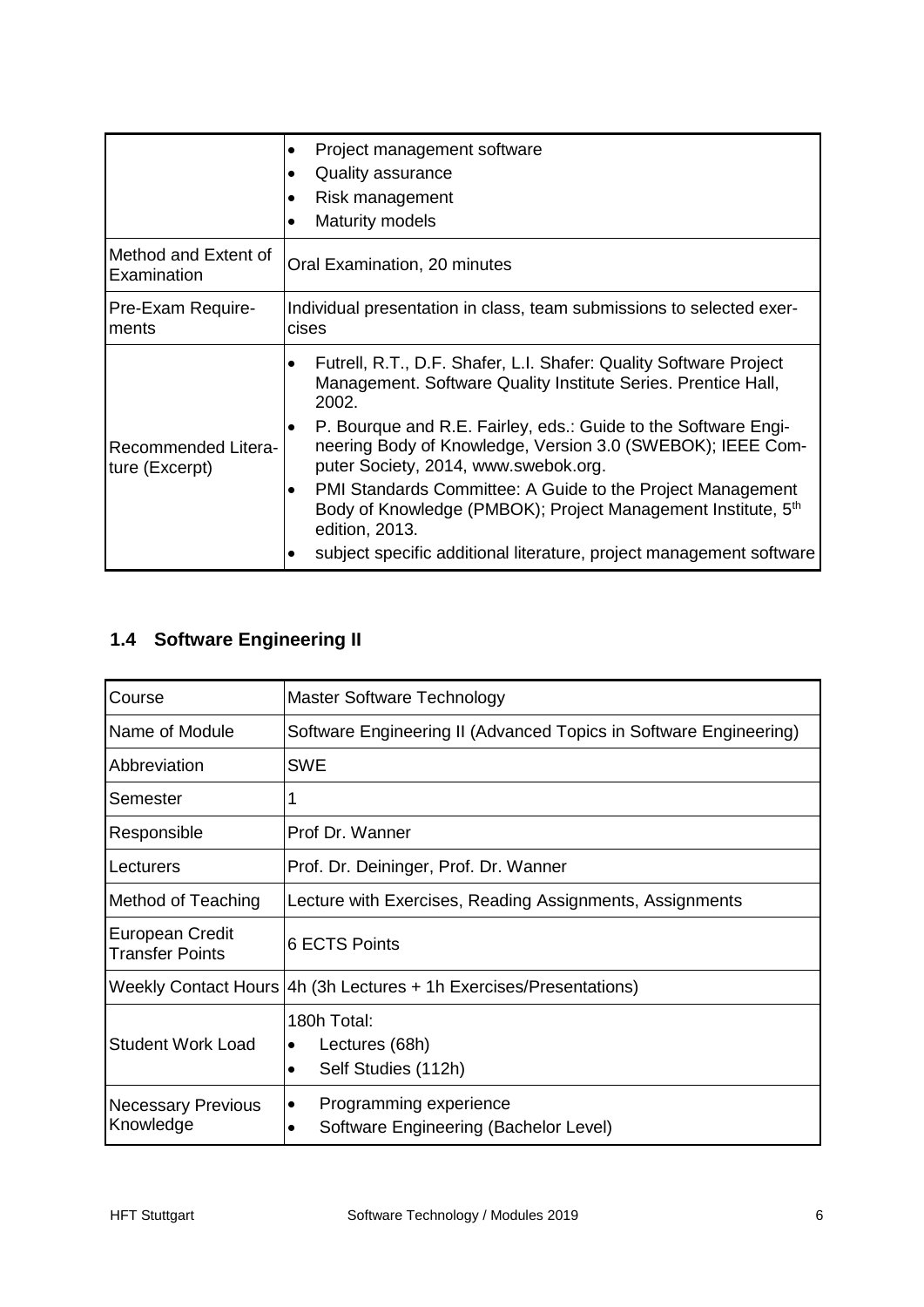| Final Knowledge and<br><b>Skills</b>  | Knowledge and understanding<br>On completion the student has a deeper understanding of the soft-<br>ware development process. He or she knows about current ap-<br>proaches in application performance engineering, testing, quality-,<br>software-architecture-, change and configuration management.<br>Disciplinary / professional skills<br>On completion the student is able for a given project type to identify<br>the most suitable approach to software development or procurement.<br>He or she is able to use generic and generative approaches to gen-<br>erate applications out of an extended analysis model. He or she can<br>apply analysis pattern for modeling complex software systems and is<br>able to evaluate, select and use modern development techniques and<br>application performance engineering in practical projects within en-<br>terprise contexts. He or she can use software-architecture manage-<br>ment to check planned and actual architecture and is able to intro-<br>duce quality- and change management in a project. |
|---------------------------------------|------------------------------------------------------------------------------------------------------------------------------------------------------------------------------------------------------------------------------------------------------------------------------------------------------------------------------------------------------------------------------------------------------------------------------------------------------------------------------------------------------------------------------------------------------------------------------------------------------------------------------------------------------------------------------------------------------------------------------------------------------------------------------------------------------------------------------------------------------------------------------------------------------------------------------------------------------------------------------------------------------------------------------------------------------------------|
| Index                                 | Design Techniques: Architectural Principles and Patterns<br>$\bullet$<br>Development Techniques: Model-Driven-Development, Compo-<br>$\bullet$<br>nent-Based-Development, Aspect-Oriented-Development, Cloud-<br>Computing<br>Test Techniques: Stubbing, Mocking, Test Code Injection,<br>٠<br>Build Management, Software-Architecture Management<br>٠<br>Quality Management, Quality Assurance, Application Perfor-<br>$\bullet$<br>mance Engineering<br>Open Source Software Development<br>$\bullet$                                                                                                                                                                                                                                                                                                                                                                                                                                                                                                                                                          |
| Method and Extent of<br>Examination   | Written examination, 120 minutes                                                                                                                                                                                                                                                                                                                                                                                                                                                                                                                                                                                                                                                                                                                                                                                                                                                                                                                                                                                                                                 |
| Pre-Exam Require-<br>ments            | Assignments                                                                                                                                                                                                                                                                                                                                                                                                                                                                                                                                                                                                                                                                                                                                                                                                                                                                                                                                                                                                                                                      |
| Recommended Litera-<br>ture (Excerpt) | Brambilla, M., Cabot, J., Wimmer, M.: Model-Driven Software<br>٠<br>Engineering in Practice, Morgan & Claypool Publishers, 2012.<br>Fowler, M.: Refactoring, Addison Wesley. Boston, 2001.<br>Gamma, E., R. Helm, R. Johnson, J. Vlissides: Design Patterns:<br>$\bullet$<br>Elements of Reusable Object Oriented Software. Addison-<br>Wesley Longman, 1997.<br>Krzysztof Czarnecki, Ulrich W. Eisenecker: Generative Pro-<br>٠<br>gramming, Addison-Wesley, 2000<br>Palmer, S.R., J.M. Felsing: A Practical Guide to Feature-Driven<br>Development. Prentice Hall, 2002.<br>Utting, M., B. Legeard: Practical Model-Based Testing. Elsevier,<br>$\bullet$<br>Morgan Kaufmann, 2007                                                                                                                                                                                                                                                                                                                                                                             |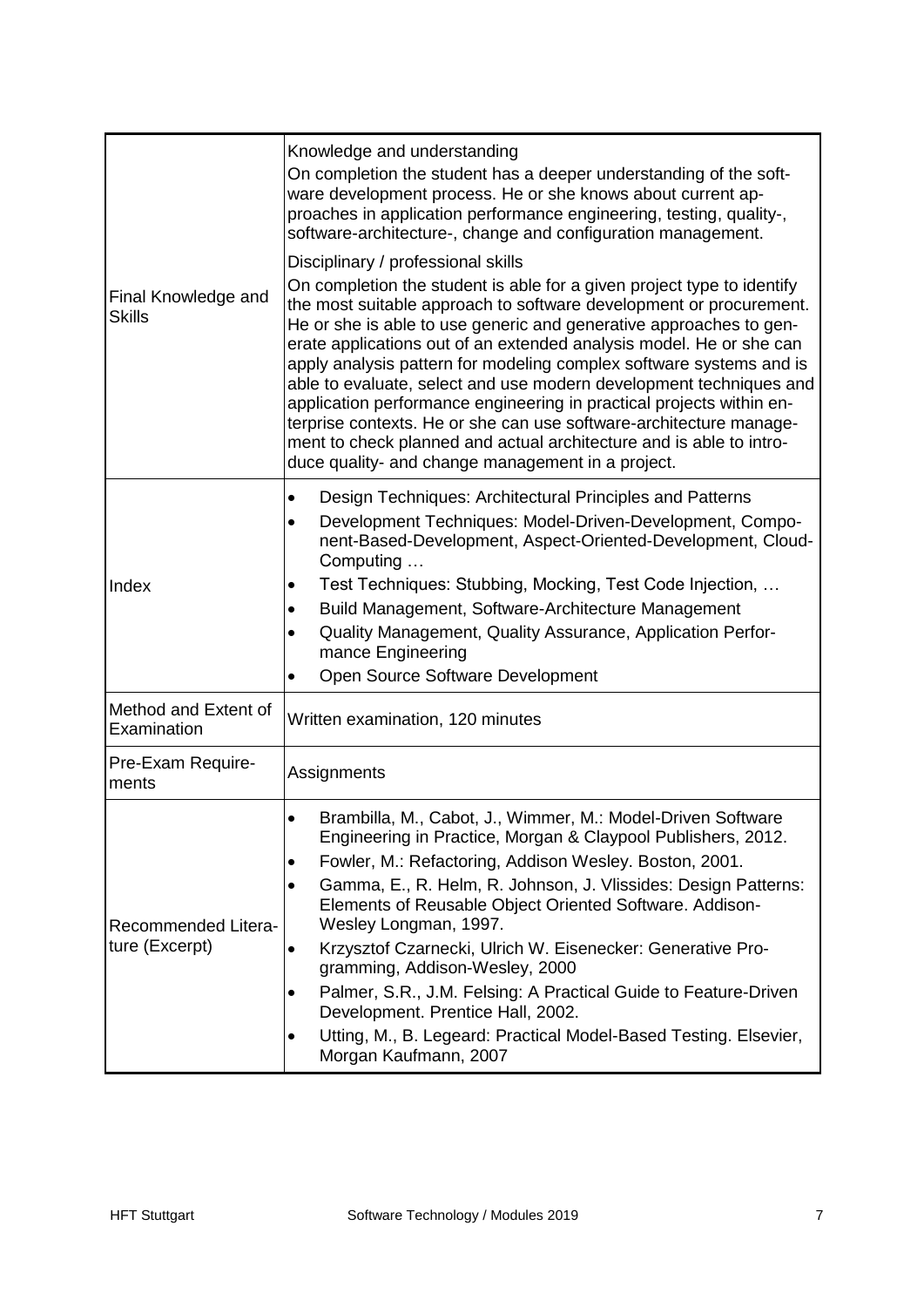### <span id="page-8-0"></span>**1.5 Intercultural Training**

| Course         | Master Software Technology |
|----------------|----------------------------|
| Name of Module | Intercultural Training     |
| Abbreviation   | <b>ICT</b>                 |
| Semester       | 1 and 2                    |

Note: Intercultural Training 1 and 2 is held as a block event at the beginning of the first and second semester and is mainly used to integrate new students and especially lateral entrants into the existing group. For this reason the contents of the two modules overlap.

| Course                                    | Master Software Technology                                                                                                                                                                                                                                                                                                                                                                                                                                                                                                                             |  |  |
|-------------------------------------------|--------------------------------------------------------------------------------------------------------------------------------------------------------------------------------------------------------------------------------------------------------------------------------------------------------------------------------------------------------------------------------------------------------------------------------------------------------------------------------------------------------------------------------------------------------|--|--|
| Name of Module                            | Intercultural Training (Part 1)                                                                                                                                                                                                                                                                                                                                                                                                                                                                                                                        |  |  |
| Abbreviation                              | ICT <sub>1</sub>                                                                                                                                                                                                                                                                                                                                                                                                                                                                                                                                       |  |  |
| Semester                                  | 1                                                                                                                                                                                                                                                                                                                                                                                                                                                                                                                                                      |  |  |
| Responsible                               | <b>Course Director Software Technology</b>                                                                                                                                                                                                                                                                                                                                                                                                                                                                                                             |  |  |
| Lecturers                                 | Dr. Melinda Madew                                                                                                                                                                                                                                                                                                                                                                                                                                                                                                                                      |  |  |
| Method of Teaching                        | Simulated Activities, Case Studies, Critical Incidents, Film Analyses,<br>Role Playing, Lecture Input, Group Discussions, Reports.                                                                                                                                                                                                                                                                                                                                                                                                                     |  |  |
| European Credit<br><b>Transfer Points</b> | 1 ECTS Point                                                                                                                                                                                                                                                                                                                                                                                                                                                                                                                                           |  |  |
| <b>Weekly Contact Hours</b>               | 1h (held as a Block-course)                                                                                                                                                                                                                                                                                                                                                                                                                                                                                                                            |  |  |
| <b>Student Work Load</b>                  | 30h Total:<br>Lectures (30h)<br>$\bullet$<br>Self Studies (none)<br>$\bullet$                                                                                                                                                                                                                                                                                                                                                                                                                                                                          |  |  |
| <b>Necessary Previous</b><br>Knowledge    | none                                                                                                                                                                                                                                                                                                                                                                                                                                                                                                                                                   |  |  |
| Final Knowledge and<br><b>Skills</b>      | Knowledge and understanding<br>On completion the student knows the theoretical bases of intercultural<br>discipline and the rationale behind intercultural learning. He or she<br>has a deeper understanding of communications, decision making,<br>and cultural differences. Also, he or she knows better about their<br>classmates and their cultural background.<br>Disciplinary / professional skills<br>On completion the student is able to sense cultural differences and<br>adapt his communication and decisions to multi-cultural workplace. |  |  |
| Index                                     | Theoretical Bases: What is Culture? Understanding Concepts of<br>$\bullet$<br>Interculturality, Multiculturality, Diversity, Cultural Programming,                                                                                                                                                                                                                                                                                                                                                                                                     |  |  |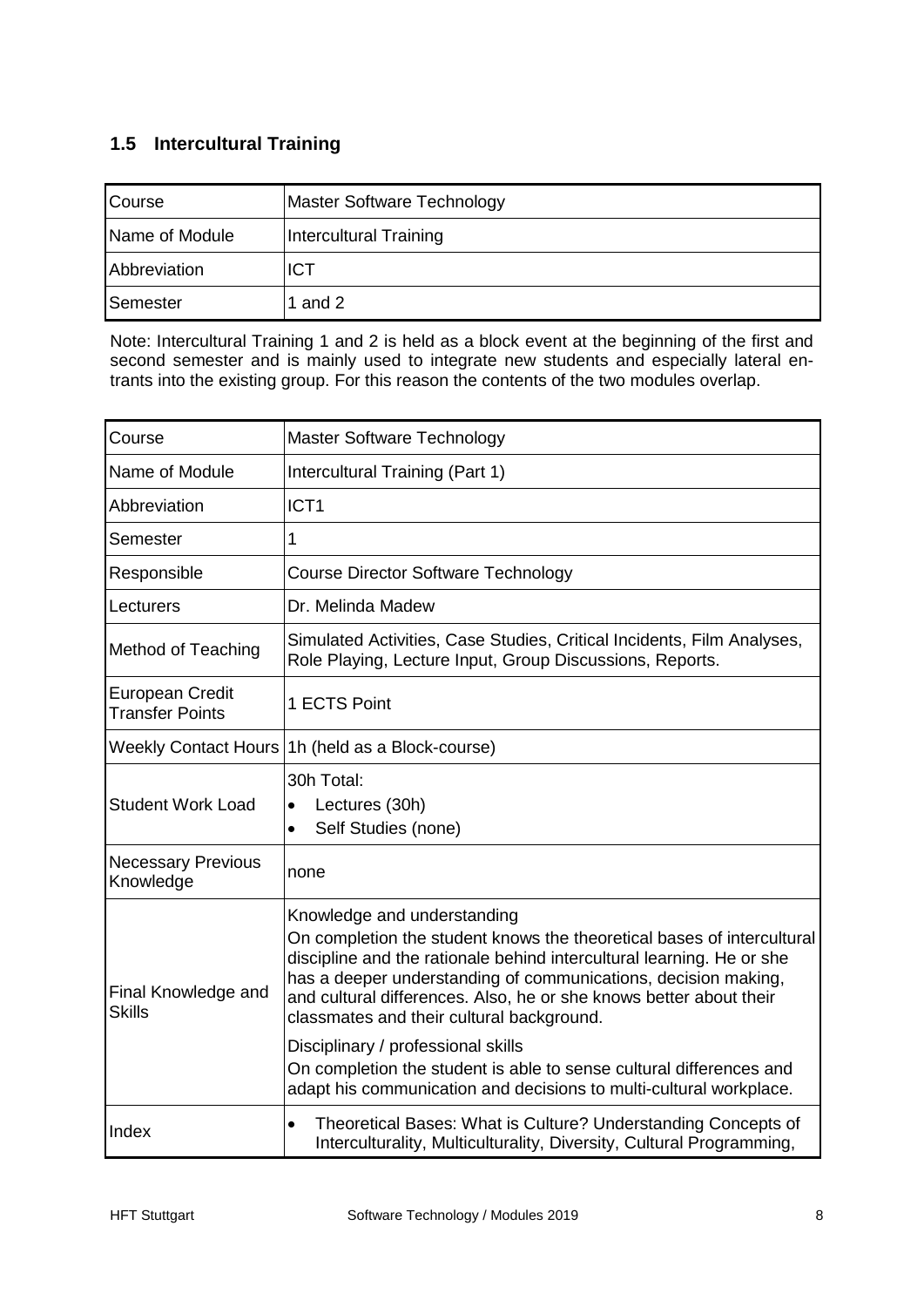|                                       | <b>Cultural Perception.</b><br>Working with Hofstede's Dimensions of Culture: Individualist vs.<br>Collectivist Culture; Dealing with Power and Hierarchy; Monolin-<br>ear and Polylinear Culture; Gender and Culture.<br>Skills and Processes: Perceiving; Communicating; Managing Cul-<br>tural Conflict; Coping with Diversity |
|---------------------------------------|-----------------------------------------------------------------------------------------------------------------------------------------------------------------------------------------------------------------------------------------------------------------------------------------------------------------------------------|
| Method and Extent of<br>Examination   | Individual Participation, Group Input, Reporting, Project Submission                                                                                                                                                                                                                                                              |
| Pre-Exam Require-<br>ments            | <b>Project Submission</b>                                                                                                                                                                                                                                                                                                         |
| Recommended Litera-<br>ture (Excerpt) | none                                                                                                                                                                                                                                                                                                                              |

| Course                                           | Master Software Technology                                                                                                                                                                                                                                                                                                                                                                                                                                                                                                                                 |  |  |  |
|--------------------------------------------------|------------------------------------------------------------------------------------------------------------------------------------------------------------------------------------------------------------------------------------------------------------------------------------------------------------------------------------------------------------------------------------------------------------------------------------------------------------------------------------------------------------------------------------------------------------|--|--|--|
| Name of Module                                   | <b>Intercultural Training Part 2</b>                                                                                                                                                                                                                                                                                                                                                                                                                                                                                                                       |  |  |  |
| Abbreviation                                     | ICT <sub>2</sub>                                                                                                                                                                                                                                                                                                                                                                                                                                                                                                                                           |  |  |  |
| Semester                                         | $\overline{2}$                                                                                                                                                                                                                                                                                                                                                                                                                                                                                                                                             |  |  |  |
| Responsible                                      | <b>Course Director Software Technology</b>                                                                                                                                                                                                                                                                                                                                                                                                                                                                                                                 |  |  |  |
| Lecturers                                        | Dr. Melinda Madew                                                                                                                                                                                                                                                                                                                                                                                                                                                                                                                                          |  |  |  |
| <b>Method of Teaching</b>                        | Simulated Activities, Case Studies, Critical Incidents, Film Analyses,<br>Role Playing, Lecture Input, Group Discussions, Reports.                                                                                                                                                                                                                                                                                                                                                                                                                         |  |  |  |
| <b>European Credit</b><br><b>Transfer Points</b> | 1 ECTS Point                                                                                                                                                                                                                                                                                                                                                                                                                                                                                                                                               |  |  |  |
|                                                  | Weekly Contact Hours   1h (held as a Block-course)                                                                                                                                                                                                                                                                                                                                                                                                                                                                                                         |  |  |  |
| <b>Student Work Load</b>                         | 30h Total:<br>Lectures (30h)<br>$\bullet$<br>Self Studies (none)<br>$\bullet$                                                                                                                                                                                                                                                                                                                                                                                                                                                                              |  |  |  |
| <b>Necessary Previous</b><br>Knowledge           | none                                                                                                                                                                                                                                                                                                                                                                                                                                                                                                                                                       |  |  |  |
| Final Knowledge and<br><b>Skills</b>             | Knowledge and understanding<br>On completion new students know the theoretical bases of intercul-<br>tural discipline and the rationale behind intercultural learning. He or<br>she has a deeper understanding of communications, decision mak-<br>ing, and cultural differences. All new students know better about their<br>classmates and their cultural background.<br>Disciplinary / professional skills<br>On completion the student is able to sense cultural differences and<br>adapt his communication and decisions to multi-cultural workplace. |  |  |  |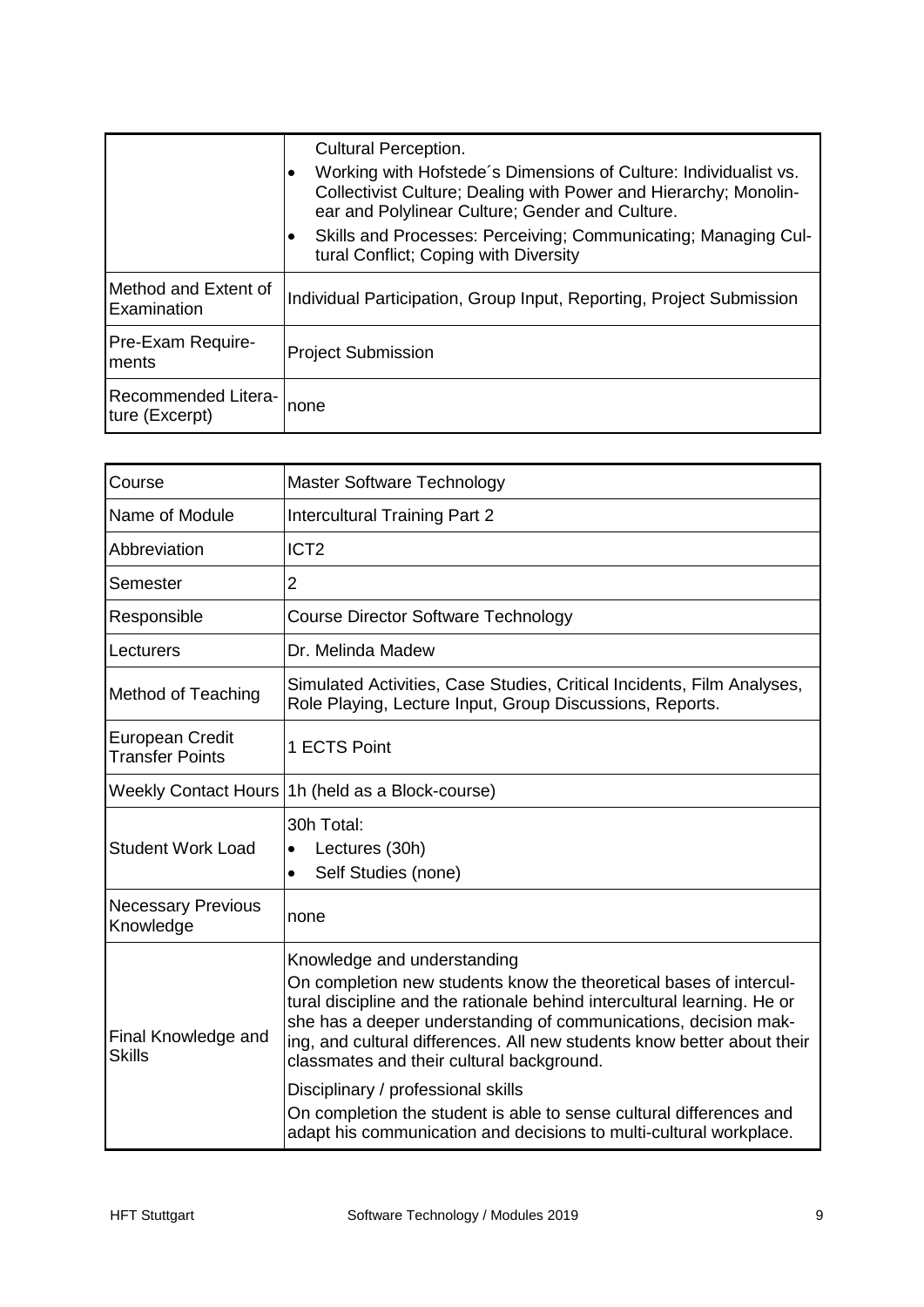| Index                                 | Integration of Newcomers<br>Wrap-up for Newcomers: Theoretical Bases, Working with Hof-<br>٠<br>stede's Dimensions of Culture, Skills and Processes<br>Further Skills and Processes: Perceiving; Communicating; Man-<br>aging Cultural Conflict; Coping with Diversity |  |
|---------------------------------------|------------------------------------------------------------------------------------------------------------------------------------------------------------------------------------------------------------------------------------------------------------------------|--|
| Method and Extent of<br>Examination   | Individual Participation, Group Input, Reporting, Project Submission                                                                                                                                                                                                   |  |
| <b>Pre-Exam Require-</b><br>ments     | <b>Project Submission</b>                                                                                                                                                                                                                                              |  |
| Recommended Litera-<br>ture (Excerpt) | none                                                                                                                                                                                                                                                                   |  |

#### <span id="page-10-0"></span>**1.6 Elective Module 1**

| Course         | Master Software Technology |
|----------------|----------------------------|
| Name of Module | <b>Elective Module 1</b>   |
| Abbreviation   | EL <sub>1</sub>            |
| Semester       |                            |

#### <span id="page-10-1"></span>**1.6.1 Computer Vision (Additional ElectiveModule 1)**

| Course                                    | Master Software Technology                                                                       |  |
|-------------------------------------------|--------------------------------------------------------------------------------------------------|--|
| Name of Module                            | Computer Vision (Additional ElectiveModule 1)                                                    |  |
| Abbreviation                              | CV                                                                                               |  |
| Semester                                  |                                                                                                  |  |
| Responsible                               | Dr. Markus Enzweiler                                                                             |  |
| Lecturers                                 | Dr. Markus Enzweiler                                                                             |  |
| Method of Teaching                        | Lecture with theoretical and practical exercises; independent group<br>project with presentation |  |
| European Credit<br><b>Transfer Points</b> | <b>6 ECTS Points</b>                                                                             |  |
|                                           | Weekly Contact Hours 4h (3h Lectures + 1h Exercises/Presentations)                               |  |
| <b>Student Work Load</b>                  | 180h Total:<br>Lectures (68h)                                                                    |  |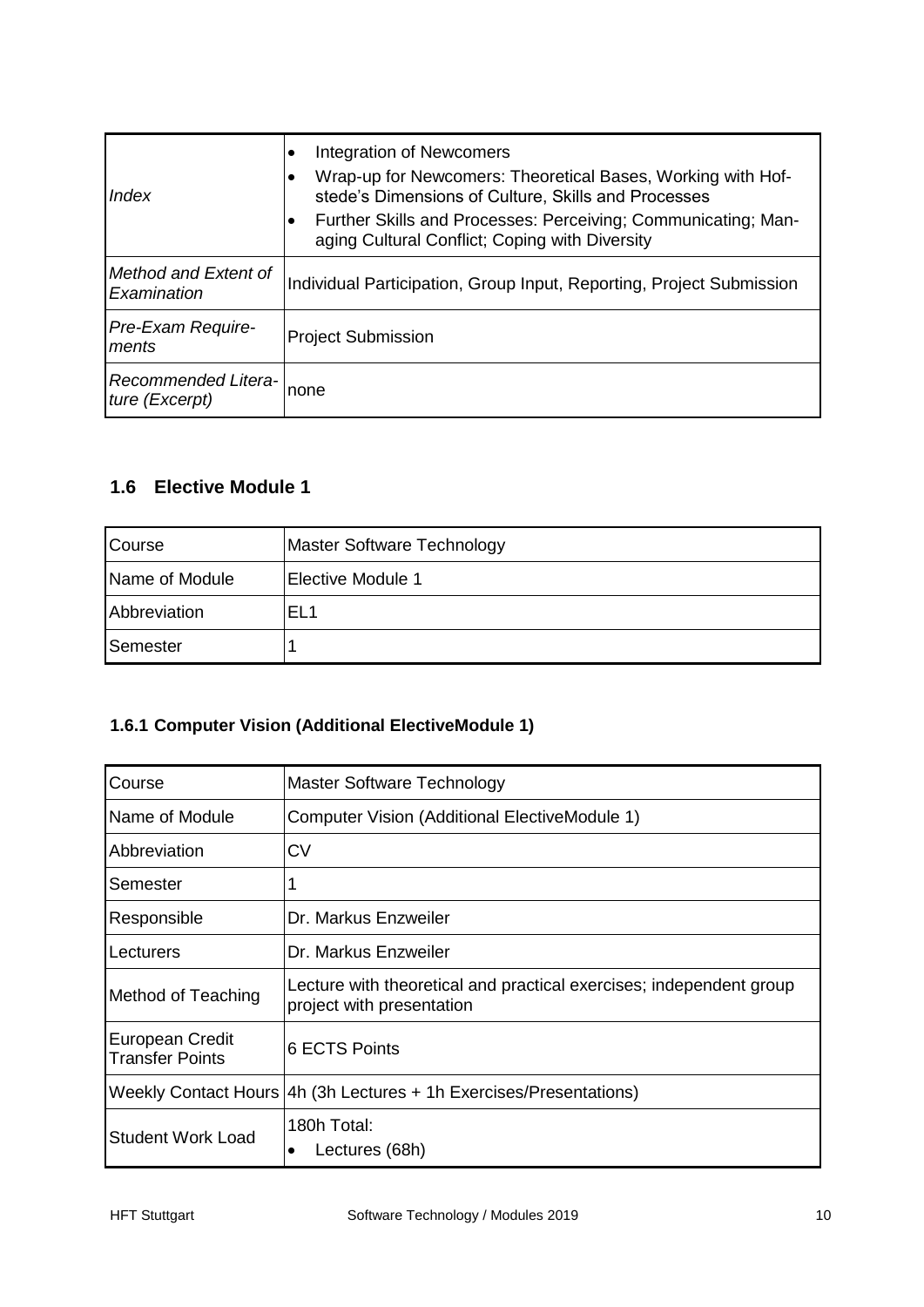|                                        | Self Studies (112h)<br>$\bullet$                                                                                                                                                                                                                                                                                                                    |  |
|----------------------------------------|-----------------------------------------------------------------------------------------------------------------------------------------------------------------------------------------------------------------------------------------------------------------------------------------------------------------------------------------------------|--|
| <b>Necessary Previous</b><br>Knowledge | Programming experience, basic knowledge of linear algebra, calcu-<br>lus, and probability theory.                                                                                                                                                                                                                                                   |  |
| Final Knowledge and<br><b>Skills</b>   | Knowledge and understanding<br>On completion the student understands the fundamental concepts of<br>computer vision, its mathematical foundations as well as its modern<br>applications. He or she possesses detailed knowledge on topics such<br>as image processing, object detection, scene recognition, stereo vi-<br>sion and motion analysis. |  |
|                                        | Disciplinary / professional skills<br>On completion the student is able to produce a theoretical concept<br>and implement a practical solution to a problem involving computer<br>vision and machine learning.                                                                                                                                      |  |
| Index                                  | Applications of Computer Vision<br>$\bullet$<br><b>Cameras and Optics</b><br>$\bullet$<br>Image Filtering<br>٠<br><b>Feature Detection</b><br>$\bullet$<br><b>Model Fitting</b><br>$\bullet$<br>Machine Learning<br>$\bullet$<br><b>Object Detection</b><br>$\bullet$<br><b>Motion Analysis</b><br>$\bullet$<br><b>Stereo Vision</b><br>$\bullet$   |  |
| Method and Extent of<br>Examination    | Written examination, 120 minutes                                                                                                                                                                                                                                                                                                                    |  |
| Pre-Exam Require-<br>ments             | Assignments                                                                                                                                                                                                                                                                                                                                         |  |
| Recommended Litera-<br>ture (Excerpt)  | Szeliski, R.: Computer Vision: Algorithms and Applications,<br>$\bullet$<br>Springer Science and Business Media, 2010<br>Forsyth, D., J. Ponce, Computer Vision: A Modern Approach 2 <sup>nd</sup><br>$\bullet$<br>edition, Pearson, 2012<br>Gonzalez, R., R. Woods, Digital Image Processing, Prentice Hall,<br>$\bullet$<br>2008                  |  |

#### <span id="page-11-0"></span>**1.6.2 Data Structures and Algorithms II**

| Course         | <b>Master Software Technology</b>                                                          |
|----------------|--------------------------------------------------------------------------------------------|
| Name of Module | Data Structures and Algorithms II (Advanced Topics in Data Struc-<br>tures and Algorithms) |
| Abbreviation   | <b>DSA</b>                                                                                 |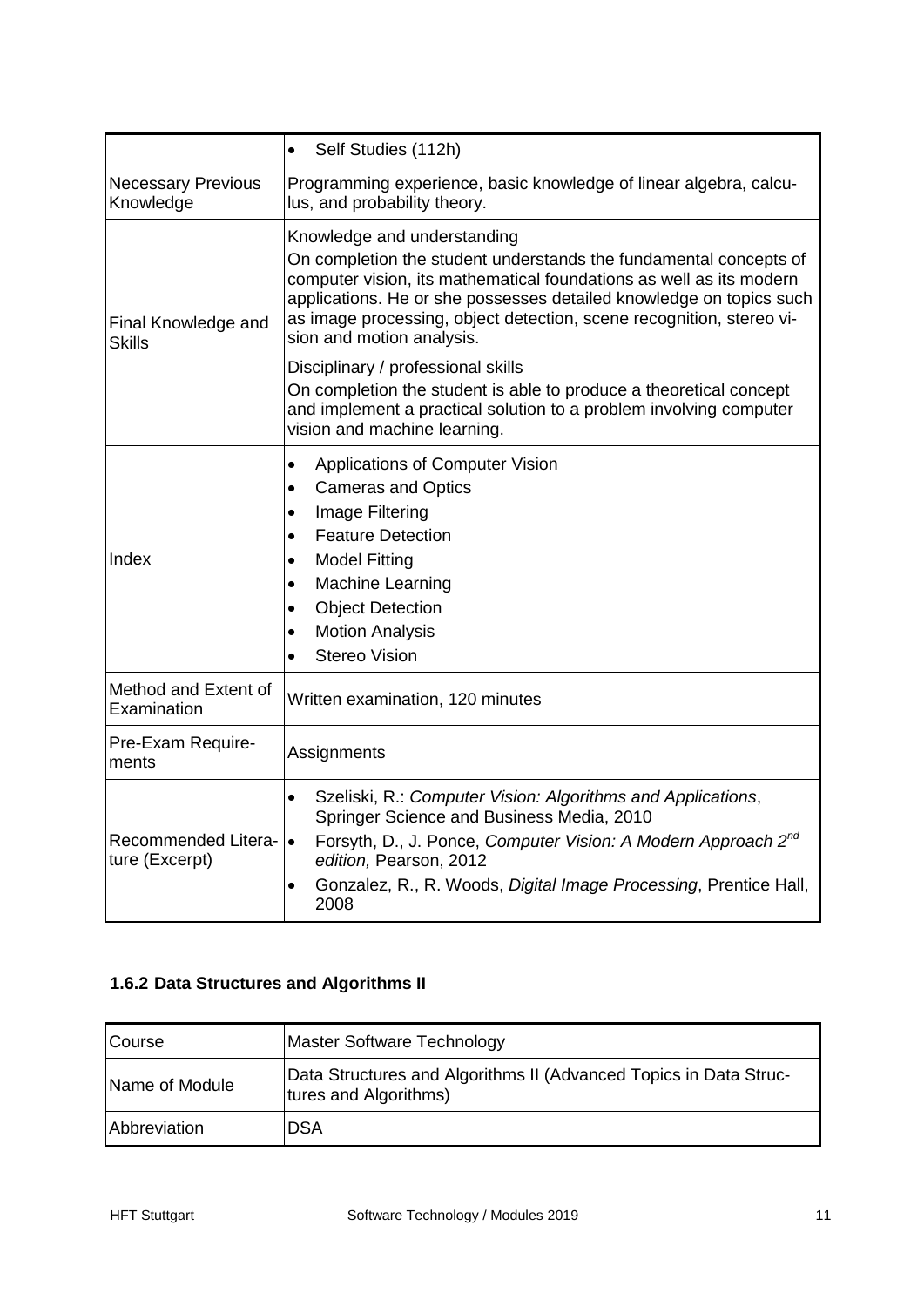| Semester                                  | 1                                                                                                                                                                                                                                                                                                                                                                                                                                                                                                                                                                                                            |  |  |  |
|-------------------------------------------|--------------------------------------------------------------------------------------------------------------------------------------------------------------------------------------------------------------------------------------------------------------------------------------------------------------------------------------------------------------------------------------------------------------------------------------------------------------------------------------------------------------------------------------------------------------------------------------------------------------|--|--|--|
| Responsible                               | Prof. Dr. Homberger                                                                                                                                                                                                                                                                                                                                                                                                                                                                                                                                                                                          |  |  |  |
| Lecturers                                 | Prof. Dr. Heusch, Prof. Dr. Homberger                                                                                                                                                                                                                                                                                                                                                                                                                                                                                                                                                                        |  |  |  |
| <b>Method of Teaching</b>                 | Lecture with theoretical and practical exercises; independent group<br>project with presentation                                                                                                                                                                                                                                                                                                                                                                                                                                                                                                             |  |  |  |
| European Credit<br><b>Transfer Points</b> | <b>6 ECTS Points</b>                                                                                                                                                                                                                                                                                                                                                                                                                                                                                                                                                                                         |  |  |  |
|                                           | Weekly Contact Hours   4h (3h Lectures + 1h Exercises/Presentations)                                                                                                                                                                                                                                                                                                                                                                                                                                                                                                                                         |  |  |  |
| <b>Student Work Load</b>                  | 180h Total:<br>Lectures (68h)<br>$\bullet$<br>Self Studies (112h)<br>$\bullet$                                                                                                                                                                                                                                                                                                                                                                                                                                                                                                                               |  |  |  |
| <b>Necessary Previous</b><br>Knowledge    | Basic principles of data structures and algorithms                                                                                                                                                                                                                                                                                                                                                                                                                                                                                                                                                           |  |  |  |
| Final Knowledge and<br><b>Skills</b>      | Knowledge and understanding<br>On completion the student understands algorithms for complex opti-<br>mization problems used in decision making and automated coordina-<br>tion of self-interested decision makers. Moreover the students know<br>advanced data structures for the efficient implementation of these<br>algorithms. He or she knows about application areas of these optimi-<br>zation methods and data structures like Electronic Business, and Ad-<br>vanced Planning Systems.<br>Disciplinary / professional skills<br>On completion the student is able to select and implement an appro- |  |  |  |
| Index                                     | priate algorithm for a given problem.<br>Metaheuristics<br>$\bullet$<br>Parallelization of metaheuristics<br>Multi-criteria optimization<br>٠<br>Decentralized optimization<br>$\bullet$<br>Collaborative planning and coordination<br>$\bullet$<br>Electronic negotiation<br>$\bullet$                                                                                                                                                                                                                                                                                                                      |  |  |  |
| Method and Extent of<br>Examination       | Written examination, 120 minutes                                                                                                                                                                                                                                                                                                                                                                                                                                                                                                                                                                             |  |  |  |
| Pre-Exam Require-<br>ments                | Assignments                                                                                                                                                                                                                                                                                                                                                                                                                                                                                                                                                                                                  |  |  |  |
| Recommended Litera-<br>ture (Excerpt)     | Alba, E.: Parallel metaheuristics. Wiley, Hoboken, New Jersey,<br>$\bullet$<br>2005.<br>Dorigo M., T. Stützle: Ant colony optimization. MIT Press, Cam-<br>bridge, Massachusetts, 2004.<br>Eiben, A.E., J.E. Smith: Introduction to evolutionary computing.<br>$\bullet$<br>Springer, Berlin, 2003.                                                                                                                                                                                                                                                                                                          |  |  |  |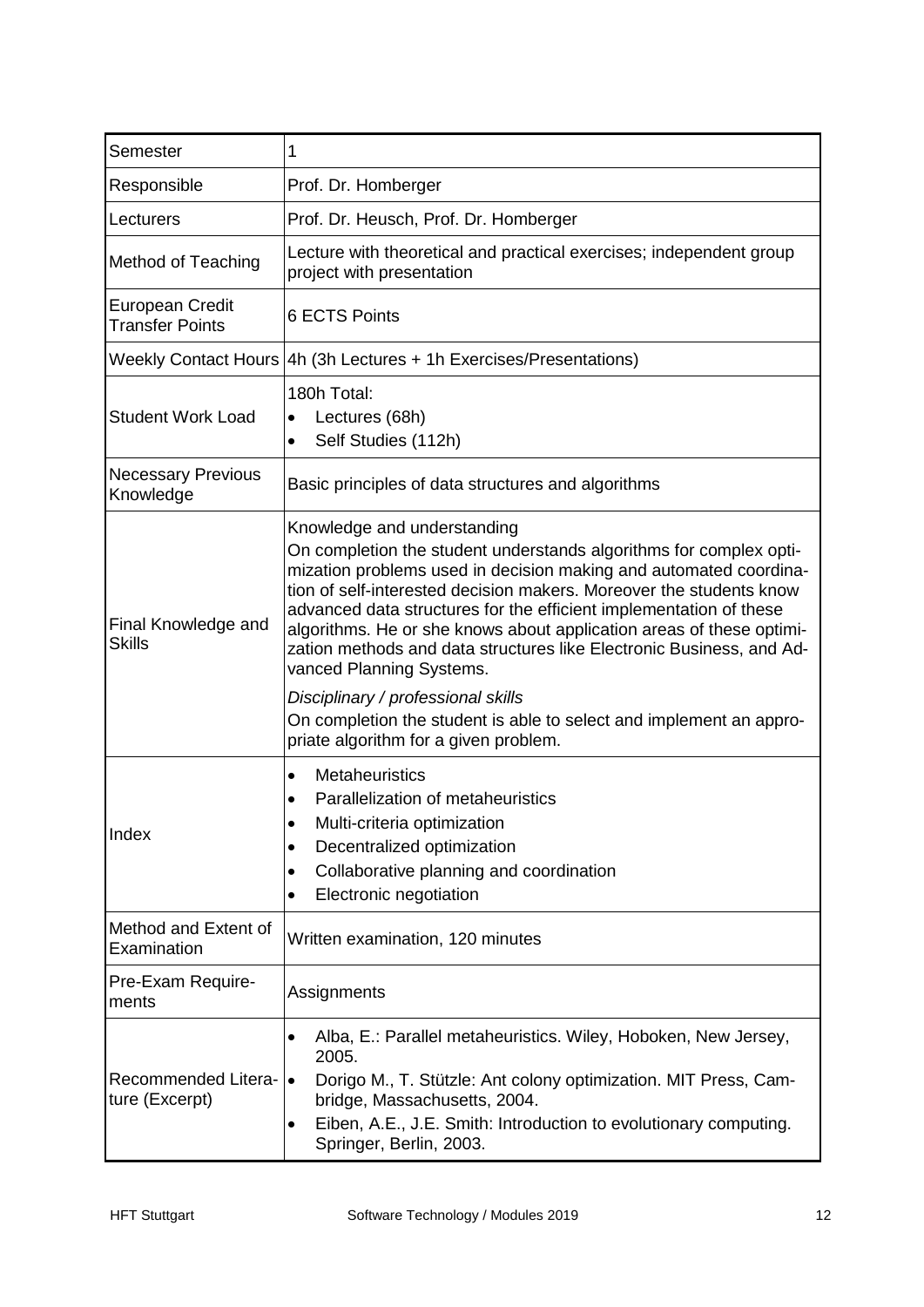| $\bullet$ | Fink A., J. Homberger (2014): Decentralized multi-project sched-<br>uling. In: Schwindt C., J. Zimmermann (eds.): Handbook on Pro-<br>ject Management and Scheduling Vol. 2, International Handbooks<br>on Information Systems, Springer, 2014. |
|-----------|-------------------------------------------------------------------------------------------------------------------------------------------------------------------------------------------------------------------------------------------------|
| ٠         | Jennings, N.R., P. Faratin, A.R. Lomuscio, S. Parsons, M. Wool-<br>ridge, C. Sierra: Automated negotiation: prospects, methods and<br>challenges. Group Decision and Negotiation 10, 199-215. 2001.                                             |
| $\bullet$ | Klein, M., P. Faratin, H. Sayama, Y. Bar-Yam: Negotiating com-<br>plex contracts. Group Decision and Negotiation 12, 111-125.<br>2003.                                                                                                          |
| ٠         | Stadtler, H.: A framework for collaborative planning and state-of-<br>the-art. OR spectrum 31, 5-30. 2009.                                                                                                                                      |
| $\bullet$ | Talbi, E.-G.: Metaheuristics – from design to implementation. John<br>Wiley & Sons, Hoboken, New Jersey, 2009.                                                                                                                                  |

#### <span id="page-13-0"></span>**1.6.3 Additional Elective Module 1**

| Course                                           | Master Software Technology                                                     |  |  |
|--------------------------------------------------|--------------------------------------------------------------------------------|--|--|
| Name of Module                                   | <b>Additional Elective Module 1</b>                                            |  |  |
| Abbreviation                                     | ADD <sub>1</sub>                                                               |  |  |
| Semester                                         | 1                                                                              |  |  |
| Responsible                                      | Course Director of Software Technology                                         |  |  |
| Lecturers                                        | depending on actual topic                                                      |  |  |
| Method of Teaching                               | depending on actual topic                                                      |  |  |
| <b>European Credit</b><br><b>Transfer Points</b> | <b>6 ECTS Points</b>                                                           |  |  |
| Weekly Contact Hours 4h                          |                                                                                |  |  |
| <b>Student Work Load</b>                         | 180h Total:<br>Lectures (68h)<br>$\bullet$<br>Self Studies (112h)<br>$\bullet$ |  |  |
| <b>Necessary Previous</b><br>Knowledge           | depending on actual topic                                                      |  |  |
| Final Knowledge and<br><b>Skills</b>             | depending on actual topic                                                      |  |  |
| Index                                            | depending on actual topic                                                      |  |  |
| Method and Extent of<br>Examination              | to be defined by the examination board                                         |  |  |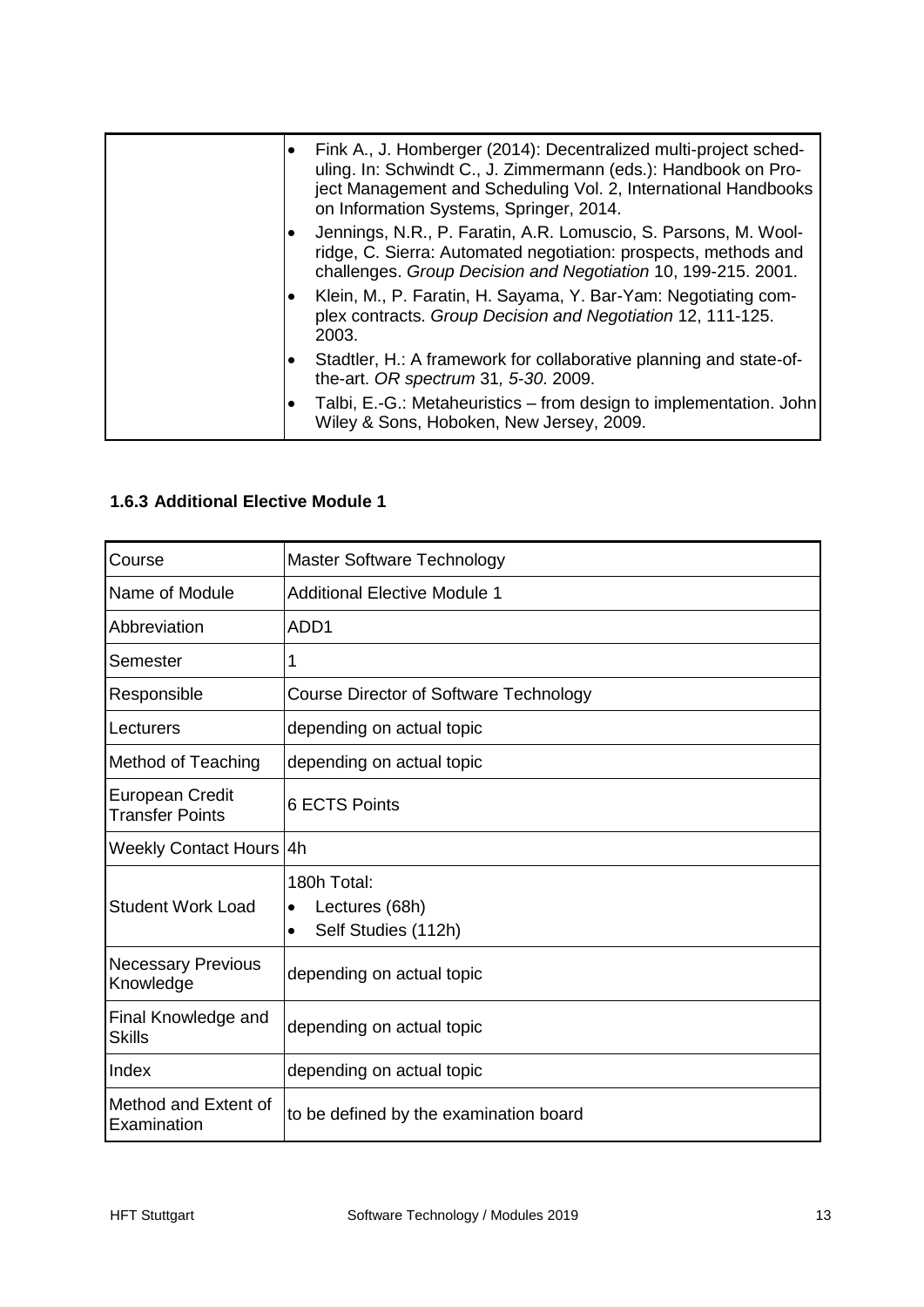| Pre-Exam Require-<br><b>Iments</b>    | to be defined by the examination board |
|---------------------------------------|----------------------------------------|
| Recommended Litera-<br>ture (Excerpt) | Idepending on actual topic             |

# <span id="page-14-0"></span>**1.7 Middleware Technology**

| Course                                           | Master Software Technology                                                                                                                                                                                                                                                                                                                                                                        |
|--------------------------------------------------|---------------------------------------------------------------------------------------------------------------------------------------------------------------------------------------------------------------------------------------------------------------------------------------------------------------------------------------------------------------------------------------------------|
| Name of Module                                   | Middleware Technology                                                                                                                                                                                                                                                                                                                                                                             |
| Abbreviation                                     | <b>MWT</b>                                                                                                                                                                                                                                                                                                                                                                                        |
| Semester                                         | 2                                                                                                                                                                                                                                                                                                                                                                                                 |
| Responsible                                      | Prof. Dr. Wanner                                                                                                                                                                                                                                                                                                                                                                                  |
| Lecturers                                        | Prof. Dr. Keller, Prof. Dr. Wanner                                                                                                                                                                                                                                                                                                                                                                |
| <b>Method of Teaching</b>                        | Lectures with Exercises, Lab Work (Weekly Assignments)                                                                                                                                                                                                                                                                                                                                            |
| <b>European Credit</b><br><b>Transfer Points</b> | <b>6 ECTS Points</b>                                                                                                                                                                                                                                                                                                                                                                              |
|                                                  | Weekly Contact Hours   4h (2h Lectures + 2h Exercises/Lab Sessions)                                                                                                                                                                                                                                                                                                                               |
| <b>Student Work Load</b>                         | 180h Total:<br>Lectures (68h)<br>$\bullet$<br>Self Studies (112h)<br>$\bullet$                                                                                                                                                                                                                                                                                                                    |
| <b>Necessary Previous</b><br>Knowledge           | <b>Operating Systems</b><br>٠<br><b>Object Oriented Software Implementation</b><br>$\bullet$<br><b>Networks</b><br>$\bullet$                                                                                                                                                                                                                                                                      |
| Final Knowledge and<br><b>Skills</b>             | Knowledge and understanding<br>On completion the student knows the different classes of middleware.<br>He or she understands the functions and the services of an applica-<br>tion server and knows the SOA approach and Enterprise Service Bus.<br>Disciplinary / professional skills                                                                                                            |
|                                                  | On completion the student is able to develop software components<br>using the object oriented middleware (i.e. using CORBA, RMI, etc.)<br>and to design, develop and deploy distributed Java EE applications<br>using an application server and the services of this environment. He<br>or she is able to design, implement and provide applications using the<br>SOA and Enterprise Service Bus. |
| Index                                            | Types of middleware<br>Object oriented middleware (e.g. CORBA)<br>Message oriented middleware (e.g. JMS)                                                                                                                                                                                                                                                                                          |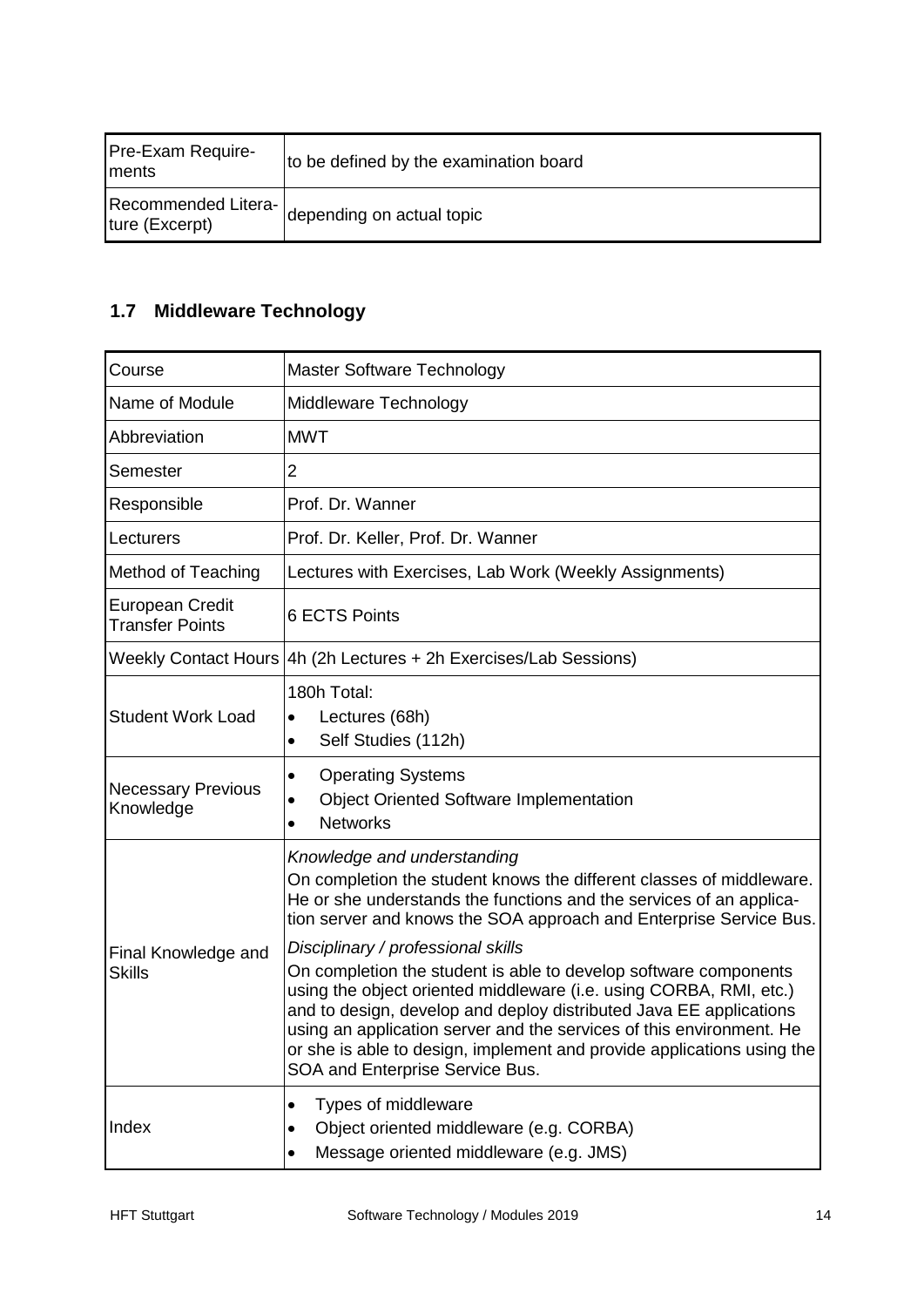|                                       | <b>Types of Application Servers</b><br>$\bullet$                                                                                                |
|---------------------------------------|-------------------------------------------------------------------------------------------------------------------------------------------------|
|                                       | Services of the application server (transaction service, security<br>$\bullet$<br>service, naming service, lifecycle service)                   |
|                                       | Programming models based on middleware technologies (i.e.<br>Java EE, .NET)                                                                     |
|                                       | Service oriented architecture, Enterprise Service Bus (ESB)                                                                                     |
| Method and Extent of<br>Examination   | Written examination, 120 minutes                                                                                                                |
| Pre-Exam Require-<br>ments            | Assignments                                                                                                                                     |
|                                       | Ayers, D., H. Bergsten et al.: Professional Java Server Program-<br>$\bullet$<br>ming. Wrox Press Ltd., 1999.                                   |
|                                       | Brose, G., A. Vogel, K. Duddy: Java Programming with CORBA.<br>John Wiley & Sons, 2001.                                                         |
|                                       | Burke, B., R. Monson-Haefel: Enterprise JavaBeans 3.0. O'Reilly,<br>2006.                                                                       |
| Recommended Litera-<br>ture (Excerpt) | Hall, M., L. Brown, Y. Chaikin: Core Servlets and JavaServerPag-<br>$\bullet$<br>es - Advance Technologies. Prentice Hall, 2007.                |
|                                       | Hohpe, G., B. Woolf: Enterprise Integration Patterns: Designing,<br>Building, and Deploying Messaging Solutions. Addison-Wesley,<br>2003.       |
|                                       | Schalk, C., E. Burns: JavaServer Faces - The complete refer-<br>$\bullet$<br>ence. Mc Graw Hill, 2007.                                          |
|                                       | Singh, I., B. Stearns, M. Johnson: Designing Enterprise Applica-<br>٠<br>tions with the J2EE Platform. Second Edition, Addison Wesley,<br>2002. |

### <span id="page-15-0"></span>**1.8 Software Project**

| Course                                    | Master Software Technology                 |
|-------------------------------------------|--------------------------------------------|
| Name of Module                            | Software Project                           |
| Abbreviation                              | <b>SOP</b>                                 |
| Semester                                  | 2                                          |
| Responsible                               | <b>Course Director Software Technology</b> |
| Lecturers                                 | All professors of computer science         |
| Method of Teaching                        | <b>Project with Lecture</b>                |
| European Credit<br><b>Transfer Points</b> | 8 ECTS Points                              |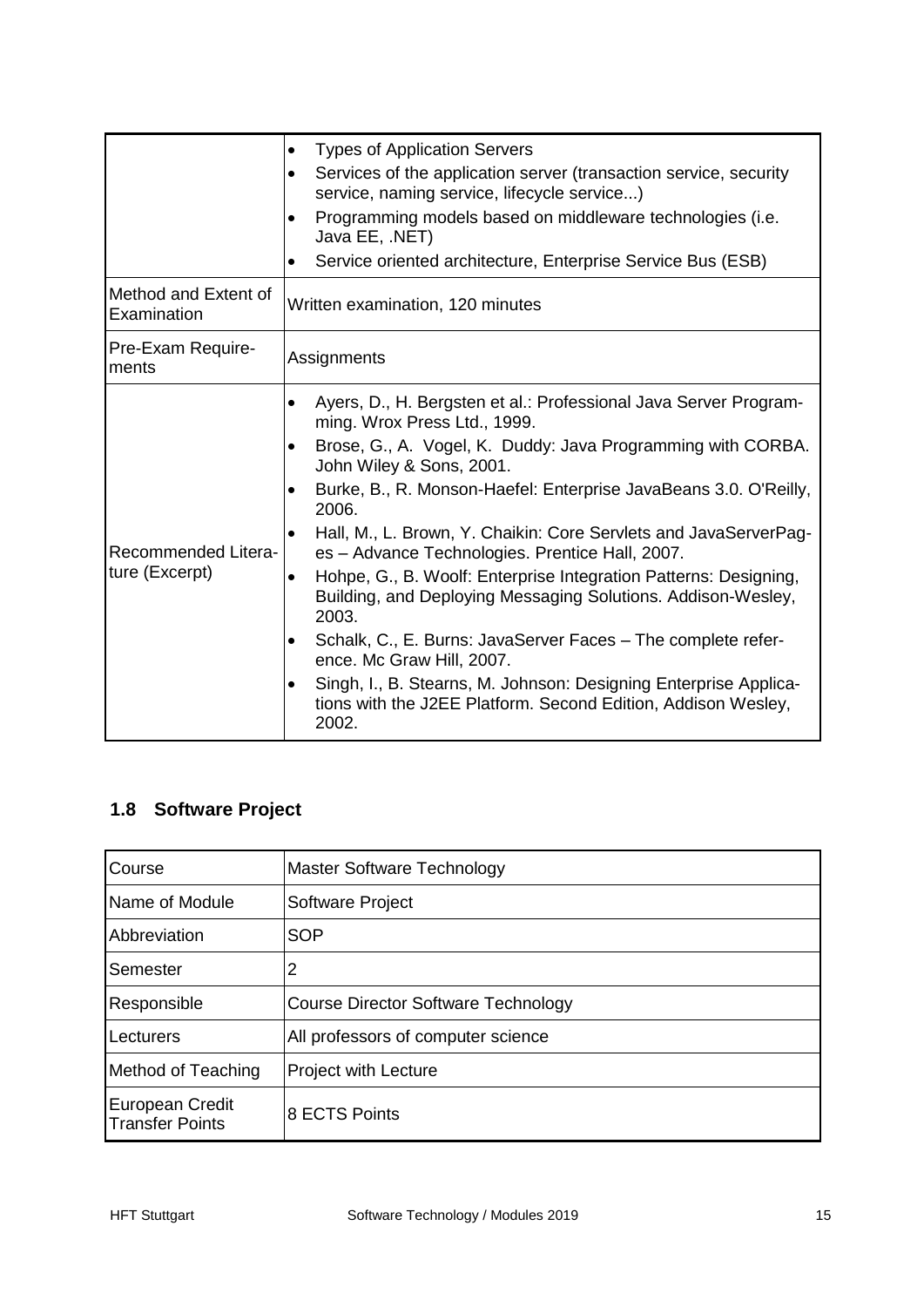|                                        | Weekly Contact Hours   4h (4h Integrated Lecture/Exercises/Presentations)                                                                                                                                                                                                                                                                                                                                                                                                                                                                                                                                                                                                      |  |
|----------------------------------------|--------------------------------------------------------------------------------------------------------------------------------------------------------------------------------------------------------------------------------------------------------------------------------------------------------------------------------------------------------------------------------------------------------------------------------------------------------------------------------------------------------------------------------------------------------------------------------------------------------------------------------------------------------------------------------|--|
| <b>Student Work Load</b>               | 240h Total:<br>Project supervision (68h)<br>$\bullet$<br>Project work and presentation (172h)<br>$\bullet$                                                                                                                                                                                                                                                                                                                                                                                                                                                                                                                                                                     |  |
| <b>Necessary Previous</b><br>Knowledge | Software Engineering, Software Project Management (Bachelor Lev-<br>el)                                                                                                                                                                                                                                                                                                                                                                                                                                                                                                                                                                                                        |  |
| Final Knowledge and<br><b>Skills</b>   | Knowledge and understanding<br>On completion the student has knowledge and practical experience of<br>software engineering while developing software in an industry-like<br>project with real customers pertaining to software design, version<br>control, documentation, testing, maintenance and software quality<br>assurance. He or she has an understanding and experience of the<br>difficulties of team management and troubleshooting (due to the size<br>of the project team).                                                                                                                                                                                        |  |
|                                        | Disciplinary / professional skills<br>On completion the student is able to cope with typical situations aris-<br>ing in software projects by applying previously learned methods and<br>team management.                                                                                                                                                                                                                                                                                                                                                                                                                                                                       |  |
| Index                                  | An industrial-like software project is supervised by faculty teachers<br>who are usually playing the role of a customer. The software project<br>team $(6 - 10$ students) participates in all stages of the software pro-<br>cess from requirements engineering to roll-out. Beneath technical<br>problem solving methods of management, leadership, planning,<br>communication and cooperation have to be employed.                                                                                                                                                                                                                                                           |  |
| Method and Extent of<br>Examination    | Project work, documentation and presentation                                                                                                                                                                                                                                                                                                                                                                                                                                                                                                                                                                                                                                   |  |
| Pre-Exam Require-<br>ments             | None                                                                                                                                                                                                                                                                                                                                                                                                                                                                                                                                                                                                                                                                           |  |
| Recommended Litera-<br>ture (Excerpt)  | Beck, K., M. Fowler: Planning extreme programming. Addison-<br>Wesley, Boston, 2001<br>Dustin, E., J. Rashka, J. Paul: Automated Software Testing: Intro-<br>$\bullet$<br>duction, Management, and Performance. Addison Wesley Pub-<br>lishing Company, 1999.<br>Haug, M., E.W. Olsen, G. Cuevas, S. Rementeria (Eds.): Manag-<br>$\bullet$<br>ing the Change: Software Configuration and Change Manage-<br>ment. Software Best Practice 2, Springer, 2001.<br>Kruchten, P.: The Rational Unified Process: An Introduction (2nd)<br>Edition). Addison-Wesley, 2000.<br>Robertson, S. J. Robertson: Mastering the Requirements Pro-<br>$\bullet$<br>cess. Addison Wesley, 1999. |  |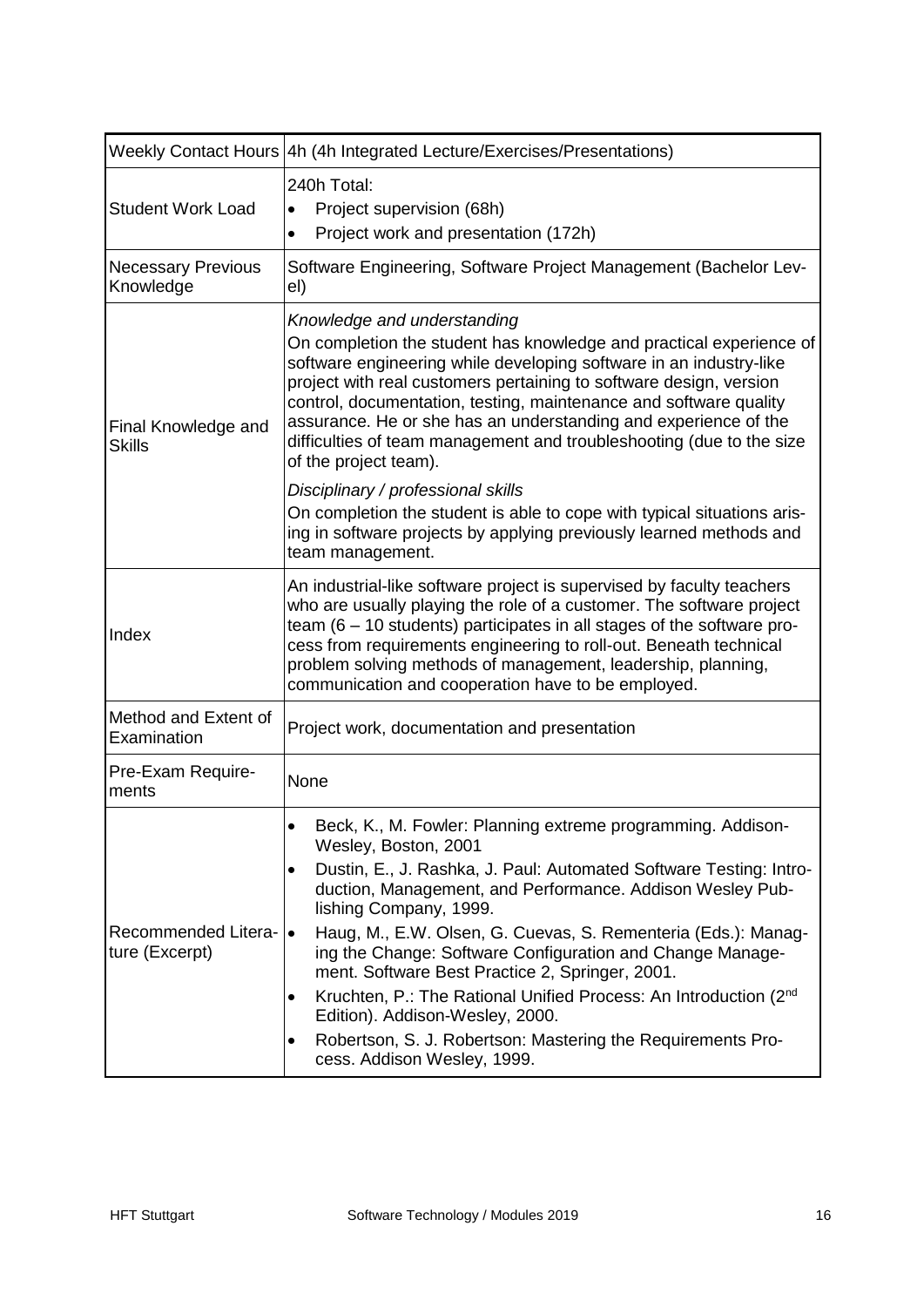### <span id="page-17-0"></span>**1.9 Software Verification and Validation**

| Course                                           | Master Software Technology                                                                                                                                                                                                                                                                                                                                                 |  |
|--------------------------------------------------|----------------------------------------------------------------------------------------------------------------------------------------------------------------------------------------------------------------------------------------------------------------------------------------------------------------------------------------------------------------------------|--|
| Name of Module                                   | Software Verification and Validation                                                                                                                                                                                                                                                                                                                                       |  |
| Abbreviation                                     | <b>SVV</b>                                                                                                                                                                                                                                                                                                                                                                 |  |
| Semester                                         | $\overline{2}$                                                                                                                                                                                                                                                                                                                                                             |  |
| Responsible                                      | Prof. Dr. Heusch                                                                                                                                                                                                                                                                                                                                                           |  |
| Lecturers                                        | Prof. Dr. Heusch, Prof. Dr. Homberger                                                                                                                                                                                                                                                                                                                                      |  |
| <b>Method of Teaching</b>                        | Lecture with theoretical and practical exercises.                                                                                                                                                                                                                                                                                                                          |  |
| <b>European Credit</b><br><b>Transfer Points</b> | 3 ECTS Points                                                                                                                                                                                                                                                                                                                                                              |  |
|                                                  | Weekly Contact Hours 2h (1h Lectures + 1h Exercises/Presentations)                                                                                                                                                                                                                                                                                                         |  |
| <b>Student Work Load</b>                         | 90h Total:<br>Lectures (34h)<br>$\bullet$<br>Self Studies (56h)<br>$\bullet$                                                                                                                                                                                                                                                                                               |  |
| <b>Necessary Previous</b><br>Knowledge           | Software Engineering basics of Testing and Quality Assurance                                                                                                                                                                                                                                                                                                               |  |
| Final Knowledge and<br><b>Skills</b>             | Knowledge and understanding<br>On completion the student knows about advanced techniques of<br>software validation by using stochastic models and the formal meth-<br>ods for software verification based on first order logic and formal<br>specification.<br>Disciplinary / professional skills<br>On completion the student is able to select an appropriate stochastic |  |
|                                                  | model and validate software. He or she can apply formal specification<br>for program proofing and use Eiffel for creating provably verifiable<br>software.                                                                                                                                                                                                                 |  |
| Index                                            | Requirements engineering as prerequisite for validation<br>$\bullet$<br>Stochastic models of program behavior<br>First order logic and formal specification<br>$\bullet$<br>Static analysis and program transformations<br>$\bullet$<br>Use of model checking and deductive techniques<br>Using Eiffel for provably verifiable software<br>$\bullet$                       |  |
| Method and Extent of<br>Examination              | Written examination, 90 minutes                                                                                                                                                                                                                                                                                                                                            |  |
| Pre-Exam Require-<br>ments                       | Assignments                                                                                                                                                                                                                                                                                                                                                                |  |
| Recommended Litera-                              | Meyer, B.: Object Oriented Software Construction. Prentice-Hall,<br>$\bullet$                                                                                                                                                                                                                                                                                              |  |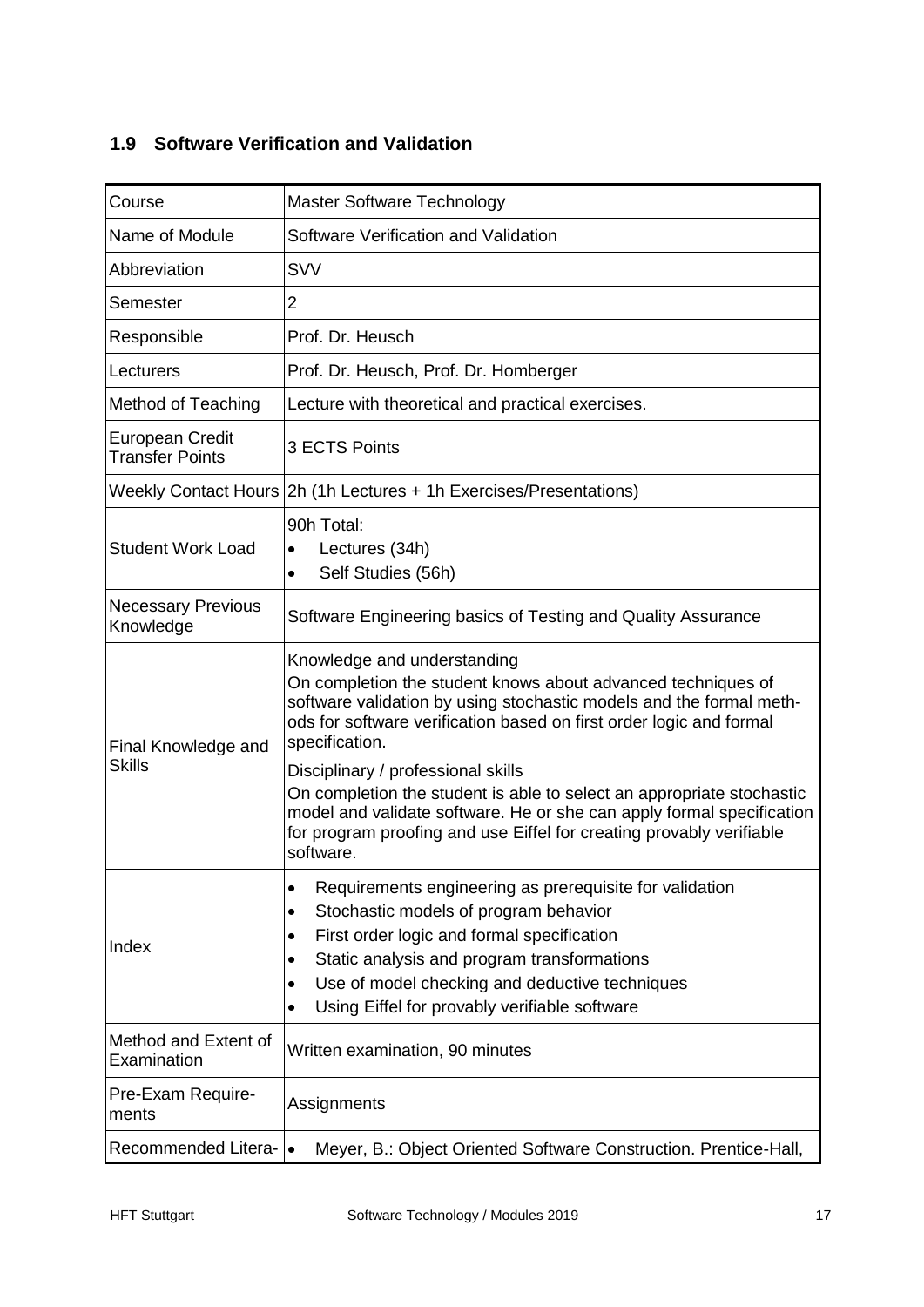| ture (Excerpt) |           | 1997                                                                                                                                          |
|----------------|-----------|-----------------------------------------------------------------------------------------------------------------------------------------------|
|                |           | Wordsworth, J. B.: Software Development with Z - A Practical<br>Approach to Formal Methods in Software Engineering. Addison-<br>Wesley, 1992. |
|                |           | Zeller, A.: Why Programs fail: A guide to systematic debugging.<br>dpunkt, 2005.                                                              |
|                | $\bullet$ | Various international research papers (distributed in class)                                                                                  |

# <span id="page-18-0"></span>**1.10 System Design**

| Course                                           | Master Software Technology                                                                                                                                                                                                                                                                                                                                                             |
|--------------------------------------------------|----------------------------------------------------------------------------------------------------------------------------------------------------------------------------------------------------------------------------------------------------------------------------------------------------------------------------------------------------------------------------------------|
| Name of Module                                   | <b>System Design</b>                                                                                                                                                                                                                                                                                                                                                                   |
| Abbreviation                                     | <b>SYD</b>                                                                                                                                                                                                                                                                                                                                                                             |
| Semester                                         | $\overline{2}$                                                                                                                                                                                                                                                                                                                                                                         |
| Responsible                                      | Prof. Dr. Deininger                                                                                                                                                                                                                                                                                                                                                                    |
| Lecturers                                        | Prof. Dr. Deininger, Prof. Dr. Keller                                                                                                                                                                                                                                                                                                                                                  |
| <b>Method of Teaching</b>                        | Lecture with theoretical and practical exercises                                                                                                                                                                                                                                                                                                                                       |
| <b>European Credit</b><br><b>Transfer Points</b> | <b>6 ECTS Points</b>                                                                                                                                                                                                                                                                                                                                                                   |
|                                                  | Weekly Contact Hours 4h (3h Lectures + 1h Exercises)                                                                                                                                                                                                                                                                                                                                   |
| <b>Student Work Load</b>                         | 180h Total:<br>Lectures (68h)<br>Self Studies (112h)<br>$\bullet$                                                                                                                                                                                                                                                                                                                      |
| <b>Necessary Previous</b><br>Knowledge           | Software Engineering, Object Oriented Software Implementation                                                                                                                                                                                                                                                                                                                          |
| Final Knowledge and<br><b>Skills</b>             | Knowledge and understanding<br>On completion the student knows the different interrelationships be-<br>tween requirements and design and architectural choices of large-<br>scale systems. He or she knows the principles of software design and<br>the different design views and knows how a system design affects the<br>testability of a system.                                   |
|                                                  | Disciplinary / professional skills<br>On completion the student is able to develop different design views<br>and select fitting patterns for certain problems and draw from archi-<br>tectural choices, especially for large-scale systems. He or she is able<br>to select and use appropriate modeling techniques. He or she can<br>rate the consequences of certain design decisions |
| Index                                            | Basic principles of design: terms and definitions, abstraction, de-<br>$\bullet$                                                                                                                                                                                                                                                                                                       |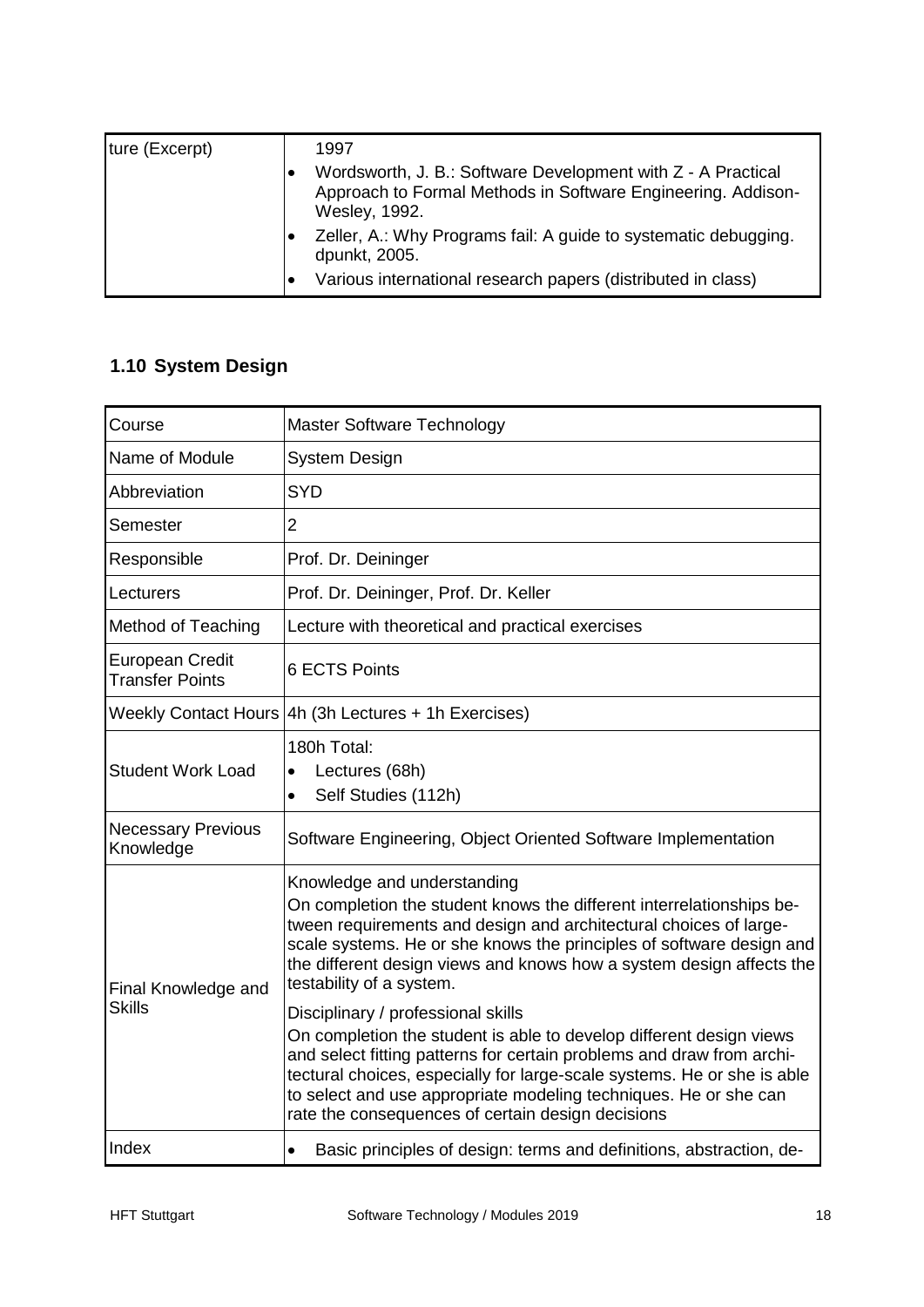|                                       | composition, decoupling.                                                                                                                                                                              |  |
|---------------------------------------|-------------------------------------------------------------------------------------------------------------------------------------------------------------------------------------------------------|--|
|                                       | Different design views and their elements.<br>$\bullet$                                                                                                                                               |  |
|                                       | Methods, notations and patterns for different design views<br>$\bullet$                                                                                                                               |  |
|                                       | Measuring and testing of design.<br>$\bullet$                                                                                                                                                         |  |
|                                       | Special Design Topics: Frameworks & Libraries, Persistence, Us-<br>$\bullet$<br>er Interfaces                                                                                                         |  |
| Method and Extent of<br>Examination   | Written examination, 120 minutes                                                                                                                                                                      |  |
| Pre-Exam Require-<br>ments            | Assignments                                                                                                                                                                                           |  |
|                                       | Bass, L., P. Clements, R. Kazman: Software Architecture in Prac-<br>$\bullet$<br>tice, 3nd edition, Addison-Wesley Professional, 2012                                                                 |  |
|                                       | Buschmann, F., R. Meunier, H. Rohnert, P. Sommerlad, M. Stal:<br>$\bullet$<br>Pattern-Oriented Software Architecture: A System of Patterns,<br>John Wiley & Sons, 1996.                               |  |
|                                       | Clements, P., F. Bachmann, L. Bass, D. Garlan, J. Ivers, R. Little,<br>$\bullet$<br>R. Nord, J. Stafford: Documenting Software Architectures, Addi-<br>son-Wesley, 2nd edition, Addison-Wesley, 2010. |  |
|                                       | Evans, E.: Domain-Driven-Design, Addison- Wesley, 2008.<br>$\bullet$                                                                                                                                  |  |
| Recommended Litera-<br>ture (Excerpt) | Fowler, M.: Patterns of Enterprise Application Architecture; Addi-<br>$\bullet$<br>son-Wesley, 2014.                                                                                                  |  |
|                                       | Gamma, E., R. Helm, R. Johnson, J. Vlissides: Design Patterns:<br>$\bullet$<br>Elements of Reusable OO Software. Addison-Wesley, 1997.                                                                |  |
|                                       | Meyer, B.: Object-Oriented Software Construction. Prentice Hall,<br>$\bullet$<br>1997.                                                                                                                |  |
|                                       | Shaw, M., P. Clements: The Golden Age of Software Architecture,<br>$\bullet$<br>IEEE SOFTWARE, March/April 2006, 31-39.                                                                               |  |
|                                       | Szyperski, C.: Component Software - Beyond Object-Oriented<br>٠<br>Programming. Addison-Wesley, 2002.                                                                                                 |  |
|                                       | Züllighoven, H.: Object-Oriented Construction Handbook: Devel-<br>$\bullet$<br>oping Application-Oriented Software with the Tools & Materials<br>Approach. Morgan Kaufmann, 2004.                     |  |

### <span id="page-19-0"></span>**1.11 Elective Module 2**

| Course         | Master Software Technology |
|----------------|----------------------------|
| Name of Module | Elective Module 2          |
| Abbreviation   | EL <sub>2</sub>            |
| Semester       |                            |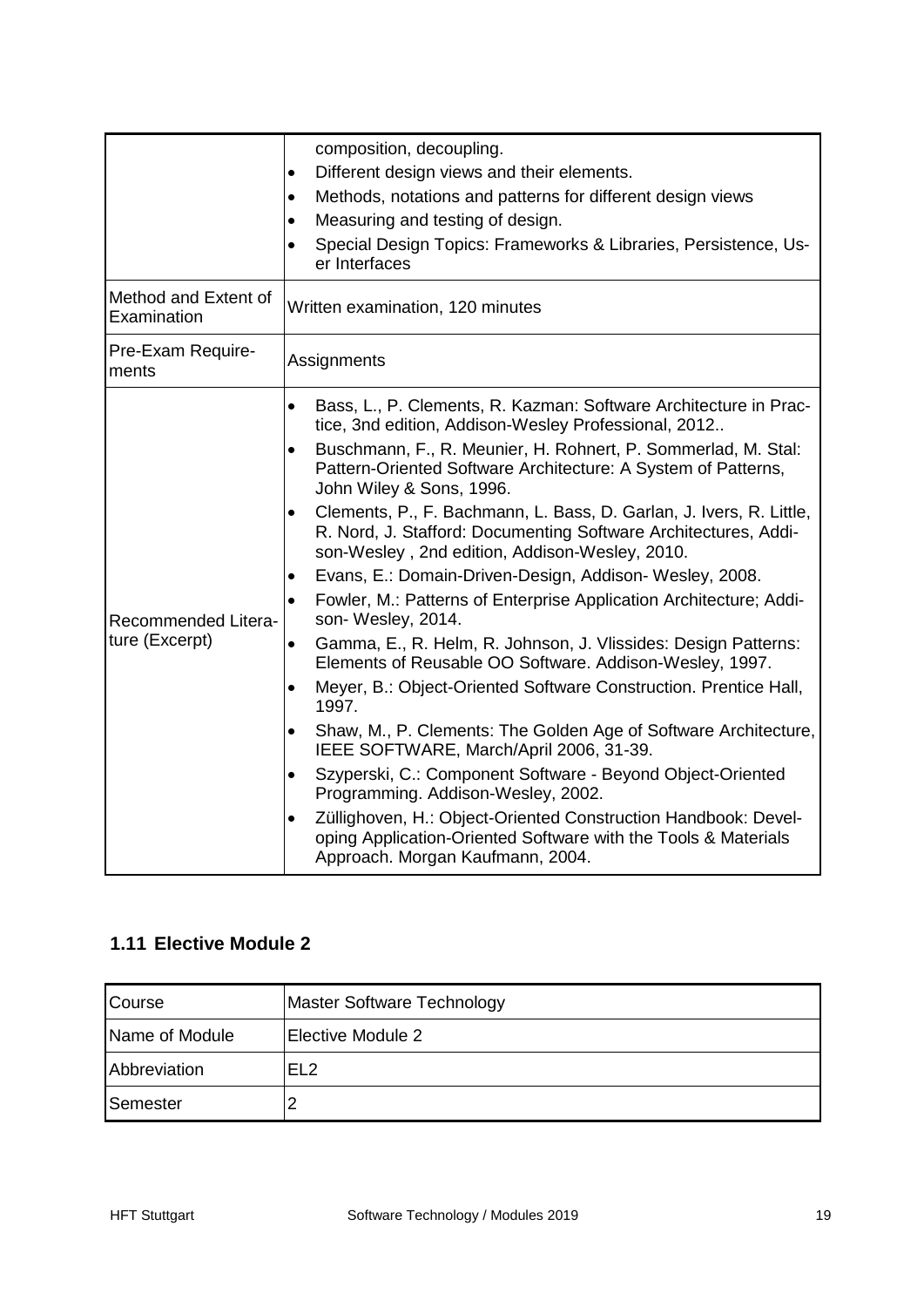#### <span id="page-20-0"></span>**1.11.1 Business Process Technologies**

| Course                                           | Master Software Technology                                                                                                                                                                                                                                                                                                                                                                                                                                                                                                                     |
|--------------------------------------------------|------------------------------------------------------------------------------------------------------------------------------------------------------------------------------------------------------------------------------------------------------------------------------------------------------------------------------------------------------------------------------------------------------------------------------------------------------------------------------------------------------------------------------------------------|
| Name of Module                                   | <b>Business Process Technologies</b>                                                                                                                                                                                                                                                                                                                                                                                                                                                                                                           |
| Abbreviation                                     | <b>BPT</b>                                                                                                                                                                                                                                                                                                                                                                                                                                                                                                                                     |
| Semester                                         | $\overline{2}$                                                                                                                                                                                                                                                                                                                                                                                                                                                                                                                                 |
| Responsible                                      | Prof. Dr. Höß                                                                                                                                                                                                                                                                                                                                                                                                                                                                                                                                  |
| Lecturers                                        | Prof. Dr. Höß, Prof. Dr. Kramer, Prof. Dr. Lückemeyer                                                                                                                                                                                                                                                                                                                                                                                                                                                                                          |
| <b>Method of Teaching</b>                        | Lecture with theoretical and practical exercises                                                                                                                                                                                                                                                                                                                                                                                                                                                                                               |
| <b>European Credit</b><br><b>Transfer Points</b> | <b>6 ECTS Points</b>                                                                                                                                                                                                                                                                                                                                                                                                                                                                                                                           |
|                                                  | Weekly Contact Hours 4h (3h Lectures + 1h Exercises/Presentations)                                                                                                                                                                                                                                                                                                                                                                                                                                                                             |
| <b>Student Work Load</b>                         | 180h Total:<br>Lectures (68h)<br>$\bullet$<br>Self Studies (112h)<br>$\bullet$                                                                                                                                                                                                                                                                                                                                                                                                                                                                 |
| <b>Necessary Previous</b><br>Knowledge           | Programming, Middleware Technology, Basic internet technology<br>(XML, DTD, XML Schema, Namespaces, XPath, XSL, XSLT, DOM)                                                                                                                                                                                                                                                                                                                                                                                                                     |
| Final Knowledge and<br><b>Skills</b>             | Knowledge and understanding<br>On completion the student knows how to model inter- and intra-<br>organizational business processes and technical workflows. He or<br>she understands the concepts of orchestration of services and the<br>choreography between services. He or she knows the necessary<br>concepts and technologies for service-enabling existing legacy appli-<br>cations.                                                                                                                                                    |
|                                                  | Disciplinary / professional skills<br>On completion the student is able to select and use modeling tech-<br>niques for business processes and technical workflows and apply<br>these techniques in a practical project. He or she can rate the techno-<br>logical and organizational implications when an IT landscape in a<br>company has to be transformed into a process-oriented SOA.                                                                                                                                                      |
| Index                                            | Guided self-study for recapitulating basic internet technologies<br>٠<br>(XML, DTD, XML Schema, Namespaces XSLT, DOM)<br><b>Business Process Management (BPM)</b><br>٠<br><b>Business Process Modeling with BPMN</b><br>٠<br>Service-oriented Architectures and Web Services<br>(SOAP, WSDL, )<br>$\bullet$<br>Orchestration of services for execution (e.g. using BPEL)<br>$\bullet$<br>Design and implementation of exemplary business processes<br>$\bullet$<br>which span across several IT systems<br>Case studies and practical examples |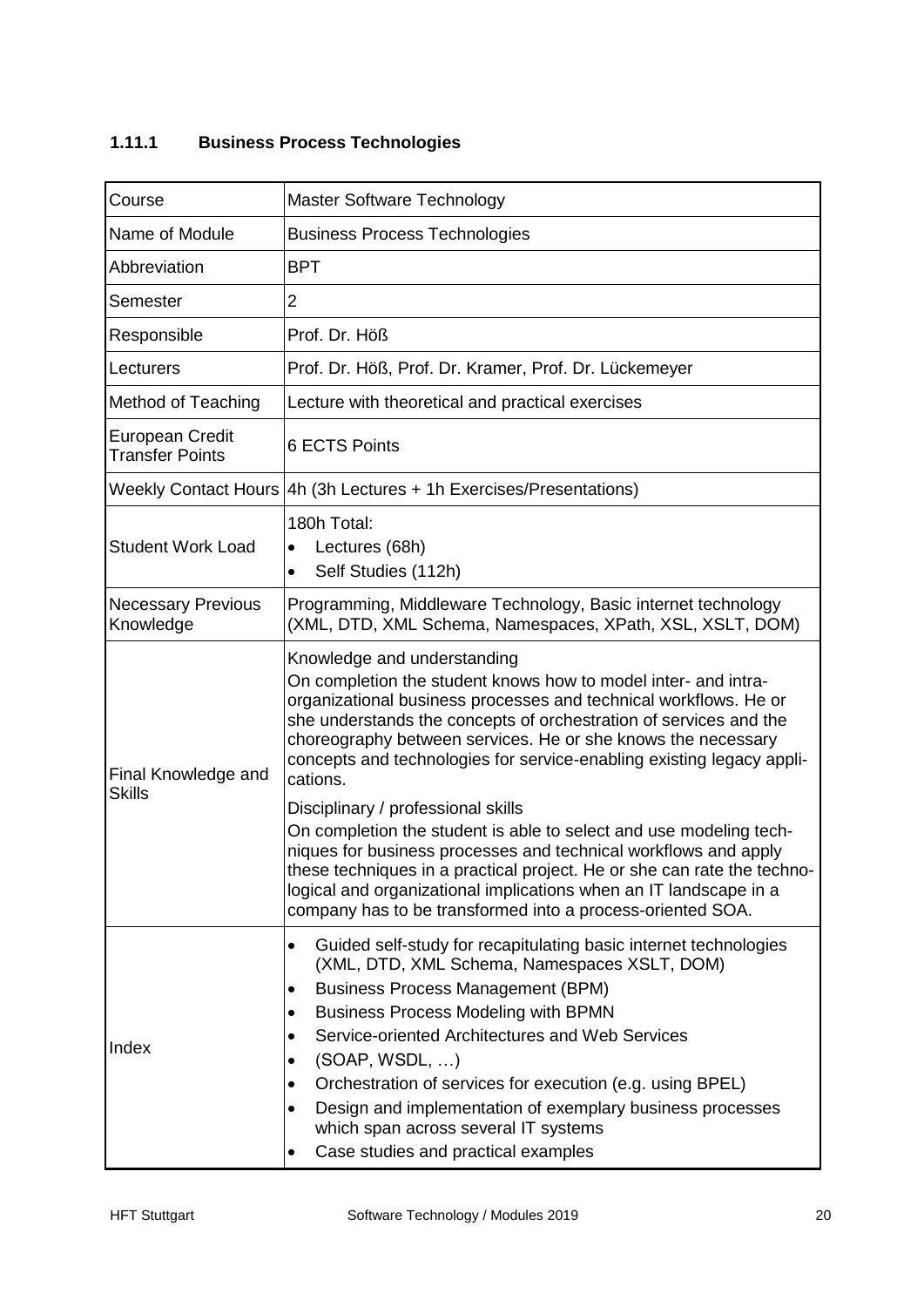| Method and Extent of<br>Examination   | Written examination, 90 minutes                                                                                                     |
|---------------------------------------|-------------------------------------------------------------------------------------------------------------------------------------|
| Pre-Exam Require-<br>ments            | Assignments, System exercises and presentations                                                                                     |
|                                       | Allweyer, T.: BPMN 2.0 – Introduction to the Standard for Busi-<br>٠<br>ness Process Modeling. Books on Demand, 2010.               |
|                                       | Cummins, F.: Building the Agile Enterprise: With SOA, BPM and<br>MBM. Morgan Kaufmann, 2009.                                        |
|                                       | Krafzig, D., K. Banke, D. Slama: Enterprise SOA: Service Orient-<br>٠<br>ed Architecture Best Practices. Prentice Hall, 2005.       |
| Recommended Litera-<br>ture (Excerpt) | Margolis, B.: SOA - Concepts, BPEL and SCA. MC Press, 2007.<br>٠                                                                    |
|                                       | Weske, M.: Business Process Management - Concepts, Lan-<br>$\bullet$<br>guages, Architectures. 2nd ed., Springer, 2012.             |
|                                       | Weerawarana, S., F. Curbera, F. Leymann, T. Storey et al.: Web<br>$\bullet$<br>Services Platform Architecture. Prentice Hall, 2005. |
|                                       | Current research papers and online material on BPM, SOA,<br>٠<br>BPMN, BPEL and other topics                                        |

### <span id="page-21-0"></span>**1.11.2 Business Intelligence**

| Course                                    | <b>Master Software Technology</b>                                                                                                                                  |  |  |
|-------------------------------------------|--------------------------------------------------------------------------------------------------------------------------------------------------------------------|--|--|
| Name of Module                            | <b>Business Intelligence</b>                                                                                                                                       |  |  |
| Abbreviation                              | <b>DWH</b>                                                                                                                                                         |  |  |
| Semester                                  | 2                                                                                                                                                                  |  |  |
| Responsible                               | Prof. Koch                                                                                                                                                         |  |  |
| Lecturers                                 | Prof. Koch                                                                                                                                                         |  |  |
| <b>Method of Teaching</b>                 | Lecture with theoretical and practical exercises; independent group<br>project with presentation                                                                   |  |  |
| European Credit<br><b>Transfer Points</b> | 6 ECTS Points                                                                                                                                                      |  |  |
|                                           | Weekly Contact Hours 4h (3h Lectures + 1h Exercises/Presentations)                                                                                                 |  |  |
| <b>Student Work Load</b>                  | 180h Total:<br>Lectures (68h)<br>$\bullet$<br>Self Studies (112h)                                                                                                  |  |  |
| <b>Necessary Previous</b><br>Knowledge    | Database theory (especially normal forms, relational algebra, design<br>procedures), relational systems, SQL, Middleware Technology,<br>Bachelor-level mathematics |  |  |
| Final Knowledge and                       | Knowledge and understanding                                                                                                                                        |  |  |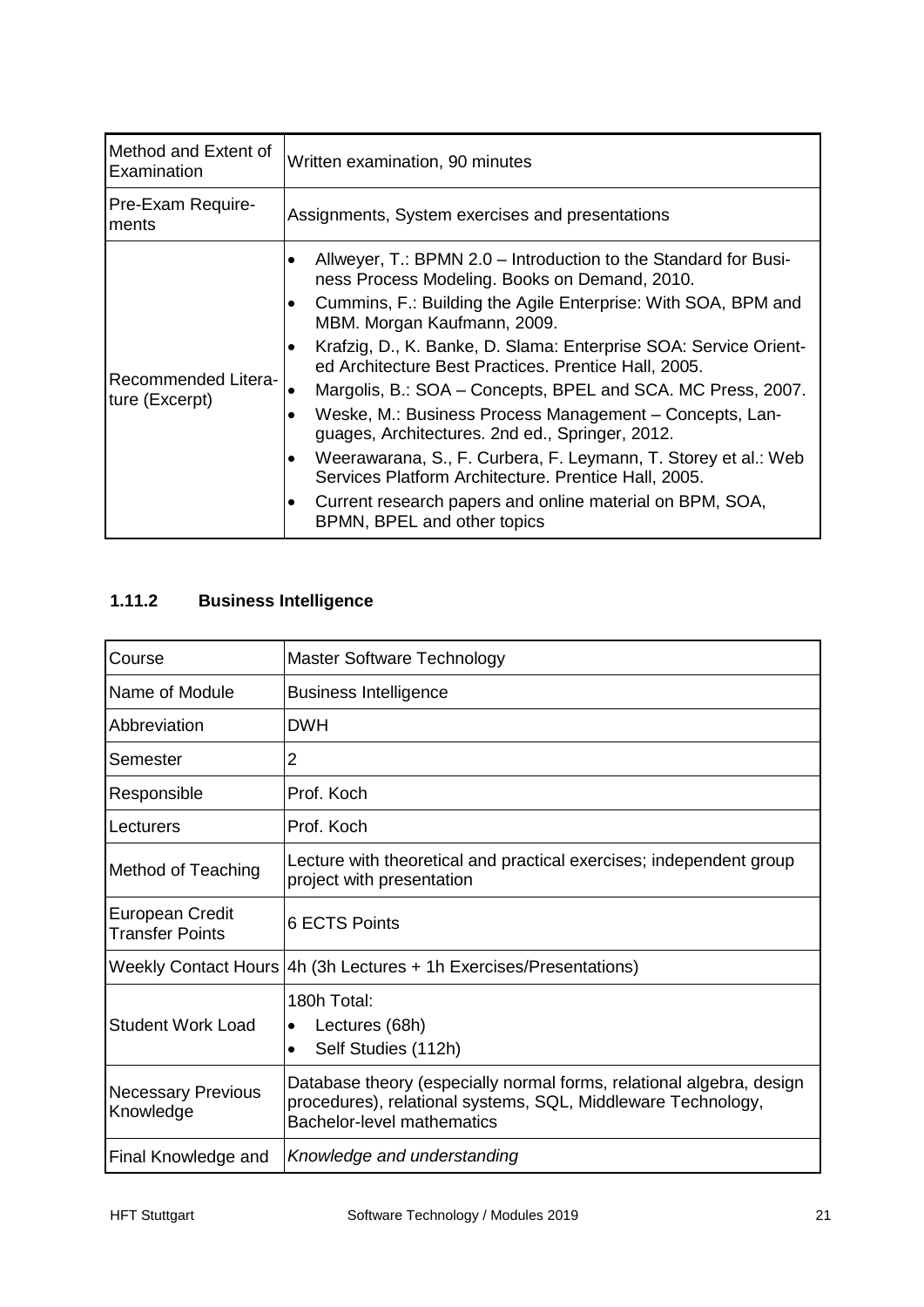| <b>Skills</b>                                | On completion the student has a deeper understanding of goals and<br>functionality of data warehouse systems. He or she has practical ex-<br>perience with a data warehouse system and insight into current busi-<br>ness intelligence research issues.                              |  |  |  |
|----------------------------------------------|--------------------------------------------------------------------------------------------------------------------------------------------------------------------------------------------------------------------------------------------------------------------------------------|--|--|--|
|                                              | Disciplinary / professional skills                                                                                                                                                                                                                                                   |  |  |  |
|                                              | On completion the student is able to evaluate strengths and weak-<br>nesses of data warehouse systems, to build a data warehouse sys-<br>tem, and to make informed decisions about different situations of data<br>warehouse usage in practical projects within enterprise contexts. |  |  |  |
| Index                                        | Purposes and application areas for data warehouses, case stud-<br>٠<br>ies, comparison to database systems and transaction processing<br>systems                                                                                                                                     |  |  |  |
|                                              | Reference model for data warehouses, data acquisition, monitor-<br>ing, extraction, transformation, loading, data marts versus data<br>warehouse, data warehouse bus architecture                                                                                                    |  |  |  |
|                                              | Data analysis: OLAP, data mining (statistical methods, regression,<br>$\bullet$<br>value prediction, decision trees, association discovery, a priori<br>method, neural networks, visualization).                                                                                     |  |  |  |
|                                              | System architectures with middleware, web based architectures<br>٠                                                                                                                                                                                                                   |  |  |  |
|                                              | Multidimensional models and algebra<br>٠                                                                                                                                                                                                                                             |  |  |  |
|                                              | Conceptual and physical modeling: multidimensional entity rela-<br>$\bullet$<br>tionship model, schema evolution, star join schemas, snow flak-<br>ing, array structures, performance optimization (materialized<br>views, efficient indexing techniques)                            |  |  |  |
|                                              | Implementation of data warehouses with different DBMS types,<br>$\bullet$<br>ROLAP, MOLAP, HOLAP; OLAP extensions of SQL                                                                                                                                                             |  |  |  |
| Method and Extent of<br>Examination          | Written examination, 90 minutes                                                                                                                                                                                                                                                      |  |  |  |
| Pre-Exam Require-<br>ments                   | Successful seminar paper and presentation                                                                                                                                                                                                                                            |  |  |  |
| <b>Recommended Litera-</b><br>ture (Excerpt) | Adamson, C., M. Venerable: Data Warehouse Design Solutions.<br>$\bullet$<br>Wiley, 1998.                                                                                                                                                                                             |  |  |  |
|                                              | Bauer, A., H. Günzel: Data Warehouse Systeme - Architektur,<br>Entwicklung, Anwendung. dpunkt Verlag, 2008.                                                                                                                                                                          |  |  |  |
|                                              | Kimball, R.: The Data Warehouse Toolkit - Practical Techniques<br>for Building Dimensional Data Warehouses. Wiley, 1996.                                                                                                                                                             |  |  |  |
|                                              | Kimball, R., L. Reeves, M. Ross, W. Thornthwaite: The Data<br>$\bullet$<br>Warehouse Lifecycle Toolkit - Expert Methods for Designing, De-<br>veloping, and Deploying Data Warehouses. Wiley, 1998.                                                                                  |  |  |  |
|                                              | Inmon, W.H.: Building the Data Warehouse. Wiley, 1996.<br>٠                                                                                                                                                                                                                          |  |  |  |
|                                              | Humphries, M., M.W. Hawkins, M.C. Dy: Data Warehousing - Ar-<br>chitecture and Implementation. Prentice Hall, 1999.                                                                                                                                                                  |  |  |  |
|                                              | Course material, additional up-to-date articles available online in<br>$\bullet$<br>the Moodle System                                                                                                                                                                                |  |  |  |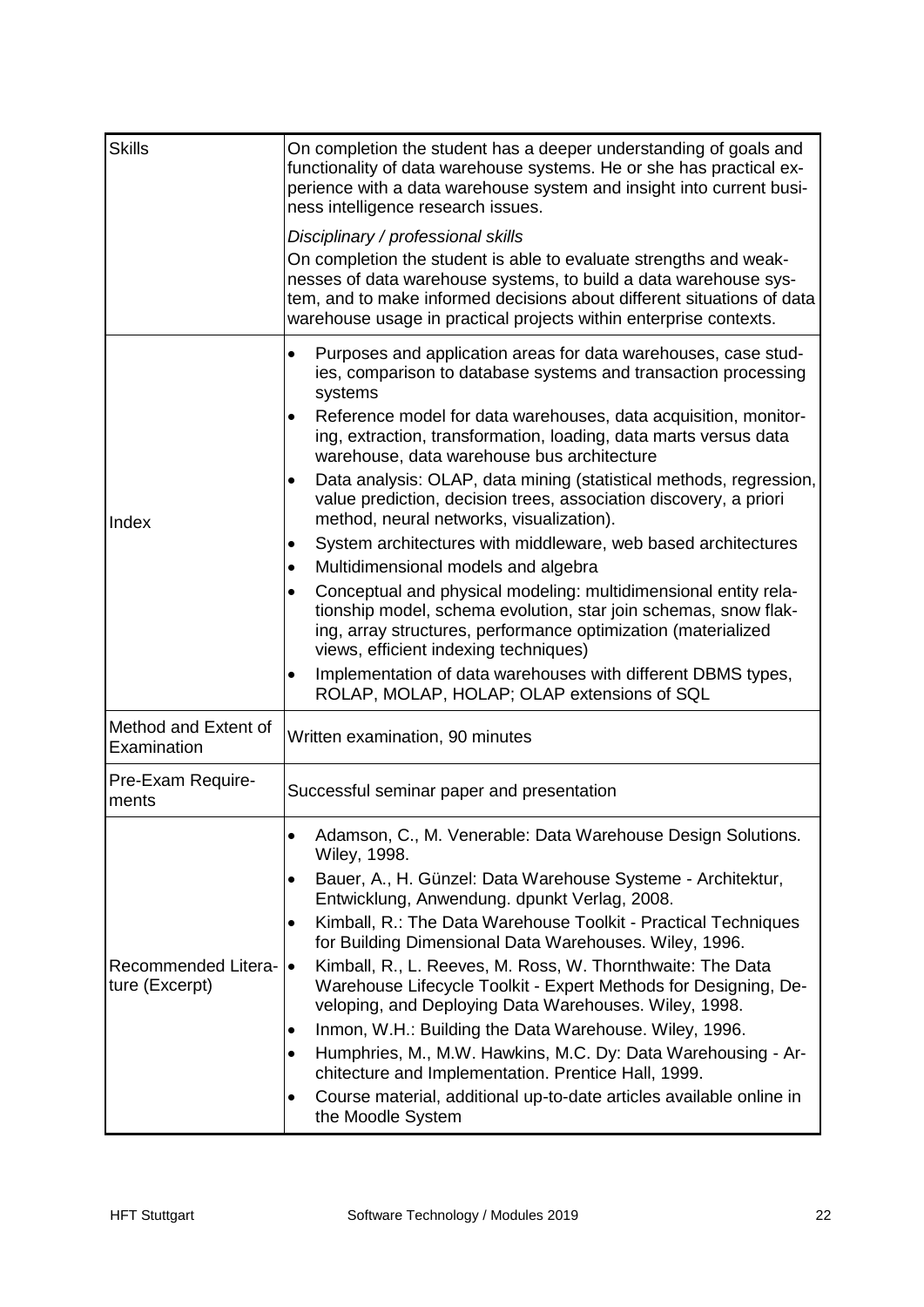#### <span id="page-23-0"></span>**1.11.3 Additional Elective Module 2**

| Course                                           | Master Software Technology                                                     |  |  |
|--------------------------------------------------|--------------------------------------------------------------------------------|--|--|
| Name of Module                                   | <b>Additional Elective Module 2</b>                                            |  |  |
| Abbreviation                                     | ADD <sub>2</sub>                                                               |  |  |
| Semester                                         | $\overline{2}$                                                                 |  |  |
| Responsible                                      | <b>Course Director of Software Technology</b>                                  |  |  |
| Lecturers                                        | depending on actual topic                                                      |  |  |
| <b>Method of Teaching</b>                        | depending on actual topic                                                      |  |  |
| <b>European Credit</b><br><b>Transfer Points</b> | <b>6 ECTS Points</b>                                                           |  |  |
| Weekly Contact Hours 4h                          |                                                                                |  |  |
| <b>Student Work Load</b>                         | 180h Total:<br>Lectures (68h)<br>$\bullet$<br>Self Studies (112h)<br>$\bullet$ |  |  |
| <b>Necessary Previous</b><br>Knowledge           | depending on actual topic                                                      |  |  |
| Final Knowledge and<br><b>Skills</b>             | depending on actual topic                                                      |  |  |
| Index                                            | depending on actual topic                                                      |  |  |
| Method and Extent of<br>Examination              | to be defined by the examination board                                         |  |  |
| Pre-Exam Require-<br>ments                       | to be defined by the examination board                                         |  |  |
| Recommended Litera-<br>ture (Excerpt)            | depending on actual topic                                                      |  |  |

#### <span id="page-23-1"></span>**1.12 Master Thesis**

| Course         | Master Software Technology |  |  |
|----------------|----------------------------|--|--|
| Name of Module | <b>Master Thesis</b>       |  |  |
| Abbreviation   | МT                         |  |  |
| Semester       | 3                          |  |  |
| Responsible    | Supervising professor      |  |  |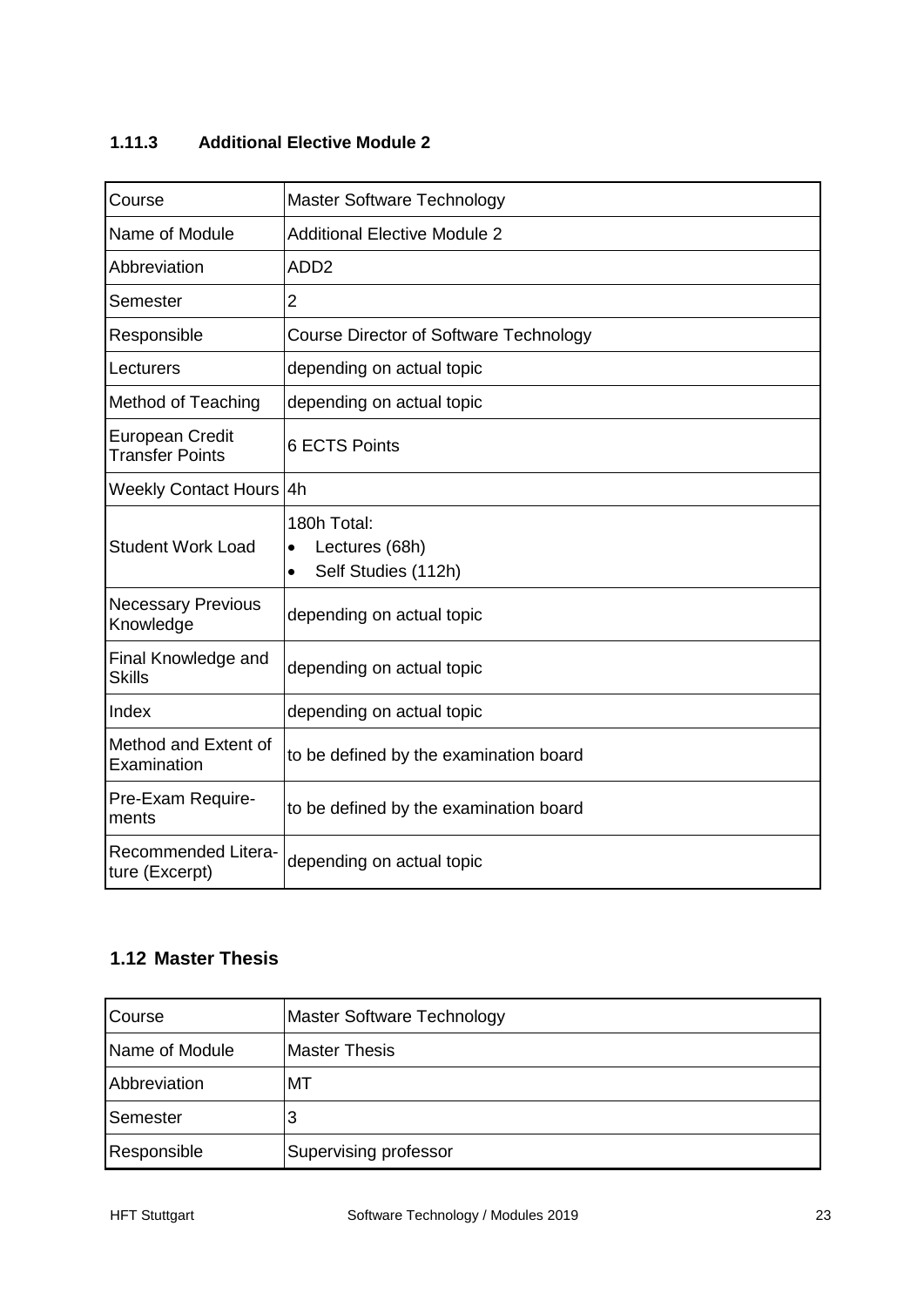| Lecturers                                 |                                                                                                                                                                                                                                                                                                                                                                                                                                        |  |  |  |
|-------------------------------------------|----------------------------------------------------------------------------------------------------------------------------------------------------------------------------------------------------------------------------------------------------------------------------------------------------------------------------------------------------------------------------------------------------------------------------------------|--|--|--|
| Method of Teaching                        | Lecture with theoretical and practical exercises; independent group<br>project with presentation                                                                                                                                                                                                                                                                                                                                       |  |  |  |
| European Credit<br><b>Transfer Points</b> | 30 ECTS Points                                                                                                                                                                                                                                                                                                                                                                                                                         |  |  |  |
| Weekly Contact Hours  -                   |                                                                                                                                                                                                                                                                                                                                                                                                                                        |  |  |  |
| <b>Student Work Load</b>                  | 900h Total                                                                                                                                                                                                                                                                                                                                                                                                                             |  |  |  |
| <b>Necessary Previous</b><br>Knowledge    | Modules of the previous semesters (at least 40 ECTS); the thesis<br>topic has to be relevant to the taught modules of the master course.                                                                                                                                                                                                                                                                                               |  |  |  |
|                                           | On completion the student shows that he or she can solve in a prede-<br>fined period a problem of his or her domain independently using sci-<br>entific methods. This includes                                                                                                                                                                                                                                                         |  |  |  |
|                                           | sustained independent work of high quality fulfilling an agreed<br>$\bullet$<br>specification,                                                                                                                                                                                                                                                                                                                                         |  |  |  |
| Final Knowledge and<br><b>Skills</b>      | performing a critical review of research literature in the field of<br>$\bullet$<br>information technology,                                                                                                                                                                                                                                                                                                                            |  |  |  |
|                                           | analysis, synthesis and creative application of what has been<br>$\bullet$<br>learned in previous courses,                                                                                                                                                                                                                                                                                                                             |  |  |  |
|                                           | creation of a detailed and coherent report, in which the thesis<br>$\bullet$<br>work is presented in the context of the problem domain, with solu-<br>tions proposed or implemented, justified and a critical appraisal of<br>the work done.                                                                                                                                                                                           |  |  |  |
| Index                                     | Depends on the actual domain specific topics; typically the thesis<br>consists of one or more of the following activities:                                                                                                                                                                                                                                                                                                             |  |  |  |
|                                           | Production of a detailed specification or design for a software sys-<br>$\bullet$<br>tem, or the implementation of one. Usually this includes a critical<br>evaluation of the requirements and in the assessment of alterna-<br>tive tools, methods and solutions that could be employed and a<br>conclusion which justifies the particular choices made.                                                                              |  |  |  |
|                                           | Evaluation of some existing tools or technique or software system.<br>$\bullet$<br>Usually this includes the development and application of criteria in<br>performing such an assessment.                                                                                                                                                                                                                                              |  |  |  |
|                                           | Gathering of empirical evidence by directly testing existing tools or<br>$\bullet$<br>software system, and/or by seeking information from those who<br>use (or would use in the case of a system to be developed) the<br>system about aspects of its use. Usually this includes a justifica-<br>tion of the approach taken in obtaining such evidence and in sup-<br>porting the conclusions that can be drawn (or not drawn) from it. |  |  |  |
| Method and Extent of<br>Examination       | Written report, abstract, oral presentation                                                                                                                                                                                                                                                                                                                                                                                            |  |  |  |
| Pre-Exam Require-<br>ments                | none                                                                                                                                                                                                                                                                                                                                                                                                                                   |  |  |  |
| Recommended Litera-                       | depending on actual topic                                                                                                                                                                                                                                                                                                                                                                                                              |  |  |  |